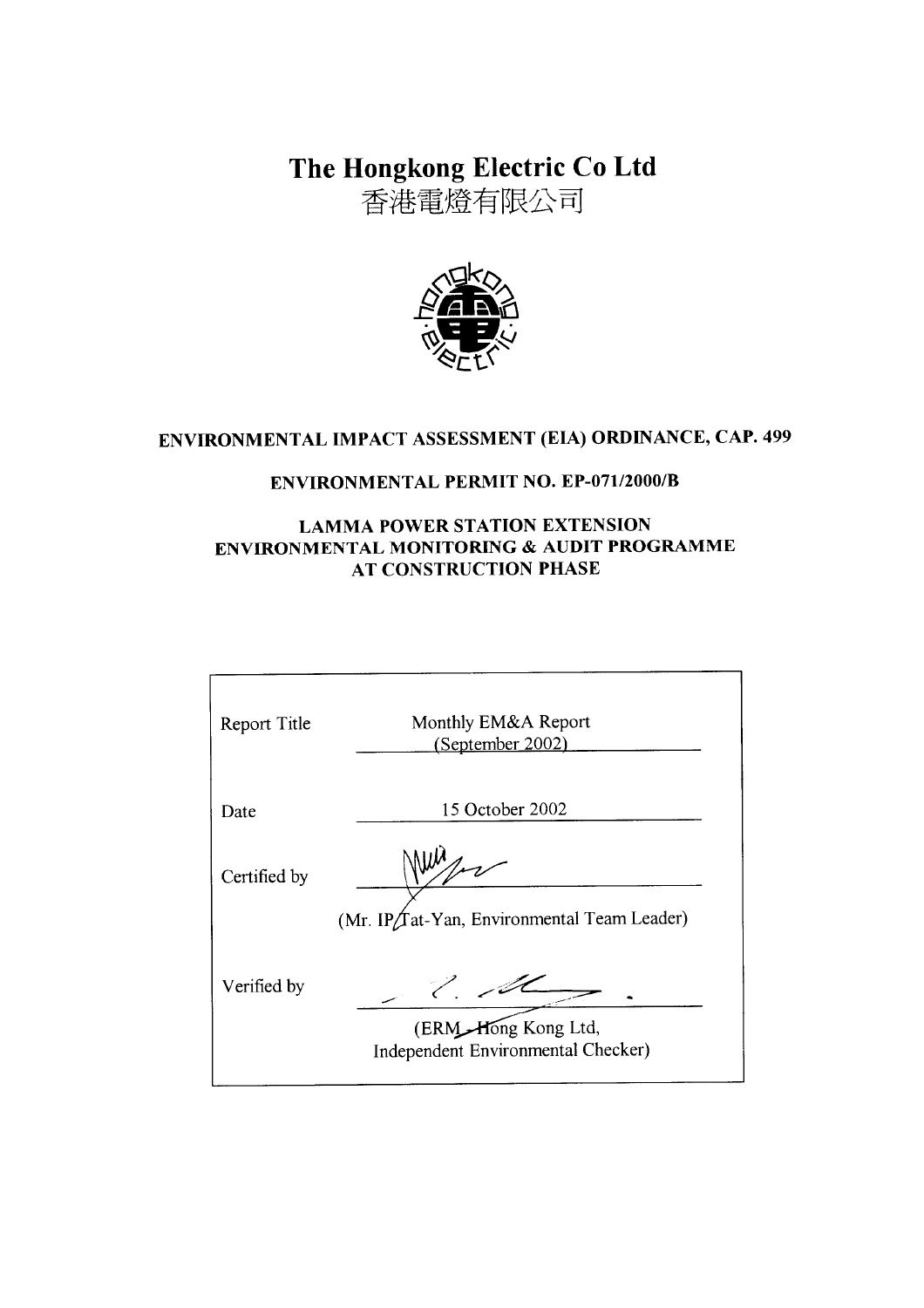### **TABLE OF CONTENT**

# **EXECUTIVE SUMMARY**

| 1.         |                                                                                                                                   | 1                       |
|------------|-----------------------------------------------------------------------------------------------------------------------------------|-------------------------|
| 1.1        | Background                                                                                                                        | $\mathbf{1}$            |
| 1.2        | Project Organisation                                                                                                              | $\mathbf{1}$            |
| 1.3        | Construction Works undertaken during the Reporting Month                                                                          | $\overline{\mathbf{c}}$ |
| 1.4        | Summary of EM&A Requirements                                                                                                      | $\overline{3}$          |
| 2.         |                                                                                                                                   | 7                       |
| 2.1        | <b>Monitoring Requirements</b>                                                                                                    | 7                       |
| 2.2        | <b>Monitoring Locations</b>                                                                                                       | $\boldsymbol{7}$        |
| 2.3        | Monitoring Equipment                                                                                                              | $\boldsymbol{7}$        |
| 2.4        | Monitoring Parameters, Frequency and Duration                                                                                     | $\,8\,$                 |
| 2.5        | Monitoring Procedures and Calibration Details                                                                                     | 8                       |
| 2.6        | <b>Results and Observations</b>                                                                                                   | 9                       |
| 3.         |                                                                                                                                   | 12                      |
| 3.1        | <b>Monitoring Requirements</b>                                                                                                    | 12                      |
| 3.2        | <b>Monitoring Locations</b>                                                                                                       | 12                      |
| 3.3        | Monitoring Equipment                                                                                                              | 12                      |
| 3.4        | Monitoring Parameters, Frequency and Duration                                                                                     | 13                      |
| 3.5        | Monitoring Procedures and Calibration Details                                                                                     | 13                      |
| 3.6        | <b>Results and Observations</b>                                                                                                   | 14                      |
| 4.         |                                                                                                                                   | .16                     |
| 4.1        | <b>Monitoring Requirements</b>                                                                                                    | 16                      |
| 4.2        | <b>Monitoring Locations</b>                                                                                                       | 16                      |
| 4.3        | <b>Monitoring Equipment</b>                                                                                                       | 17                      |
| 4.4        | Monitoring Parameters, Frequency and Duration                                                                                     | 17                      |
| 4.5        | Monitoring Procedures and Calibration Details                                                                                     | 18                      |
| 4.6        | <b>Results and Observations</b>                                                                                                   | 20                      |
| 5.         |                                                                                                                                   | 22                      |
| 5.1        | Review of Environmental Monitoring Procedures                                                                                     | 22                      |
| 5.2        | <b>Assessment of Environmental Monitoring Results</b>                                                                             | 22                      |
| 5.3        | <b>Site Environmental Audit</b>                                                                                                   | 23                      |
| 5.4        | <b>Status of Environmental Licensing and Permitting</b>                                                                           | 23                      |
| 5.5        | <b>Implementation Status of Environmental Mitigation Measures</b>                                                                 | 25                      |
| 5.6<br>5.7 | <b>Implementation Status of Event/Action Plans</b><br><b>Implementation Status of Environmental Complaint Handling Procedures</b> | 25<br>25                |
| 6.         |                                                                                                                                   | 26                      |
|            |                                                                                                                                   |                         |
| 6.1        | <b>Status of Natural Gas supply</b>                                                                                               | 26                      |
| 6.2        | Key Issues for the Coming Month                                                                                                   | 26                      |
| 6.3<br>6.4 | Monitoring Schedules for the Next 3 Months                                                                                        | 27<br>27                |
|            | Construction Program for the Next 3 Months                                                                                        |                         |
| 7.         |                                                                                                                                   | 28                      |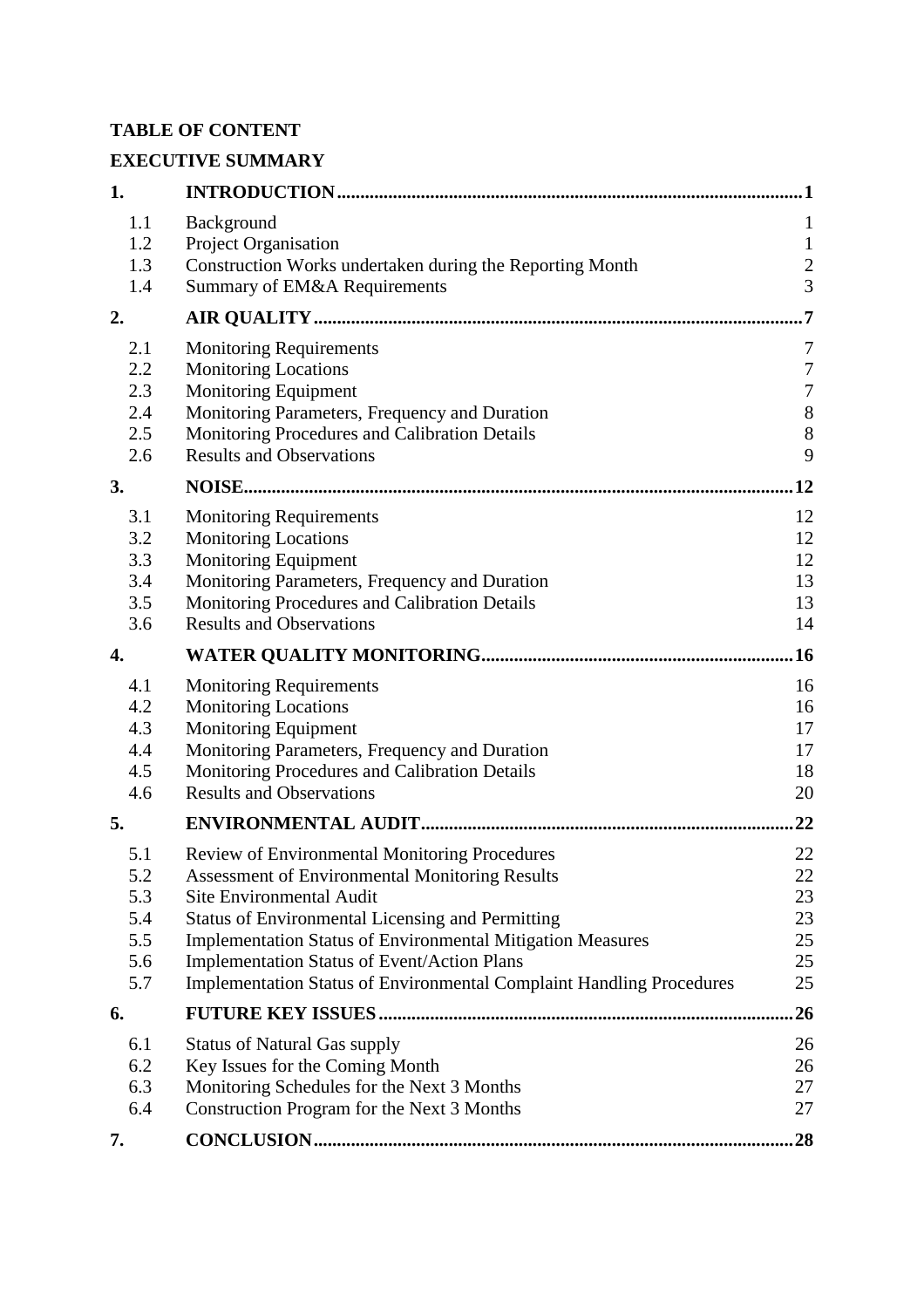#### **LIST OF TABLES**

- Table 1.1 Construction Activities and Their Corresponding Environmental Mitigation **Measures**
- Table 2.1 Air Quality Monitoring Locations
- Table 2.2 Air Quality Monitoring Equipment
- Table 2.3 Air Quality Monitoring Parameter, Duration and Frequency
- Table 3.1 Noise Monitoring Locations
- Table 3.2 Noise Monitoring Equipment
- Table 3.3 Noise Monitoring Duration and Parameter
- Table 4.1 Water Quality Monitoring Locations
- Table 4.2 Water Quality Monitoring Equipment
- Table 4.3 Water Quality Monitoring Parameters and Frequency
- Table 4.4 Laboratory Analysis Methodologies of Marine Water Samples
- Table 5.1 Summary of AL Level Exceedances on Monitoring Parameters
- Table 5.2 Estimated Amounts of Waste Generated in September 2002
- Table 5.3 Summary of Environmental Licensing and Permit Status
- Table 5.4 Environmental Complaints / Enquiries Received in September 2002
- Table 5.5 Outstanding Environmental Complaints / Enquiries Received Before

#### **LIST OF FIGURES**

- Figure 1.1 Layout of Work Site
- Figure 1.2 Cable Route of Transmission System
- Figure 1.3 Location of Dumping Area (from  $12<sup>th</sup>$  June 2002)
- Figure 2.1 Location of Air Quality Monitoring Stations
- Figure 3.1 Location of Noise Monitoring Stations
- Figure 4.1 Location of Water Quality Monitoring Stations

#### **APPENDICES**

- Appendix A Organization Chart
- Appendix B Action and Limit Levels for Air Quality, Noise, Water quality Monitoring
- Appendix C Environmental Monitoring Schedule
- Appendix D Air Quality Monitoring Results for September 2002
- Appendix E Noise Monitoring Results for September 2002
- Appendix F Water Quality Monitoring Results for September 2002
- Appendix G The QA/QC Procedures and Results
- Appendix H Event/Action Plans
- Appendix I Site Audit Summary
- Appendix J Summary of EMIS
- Appendix K Tentative Construction Programme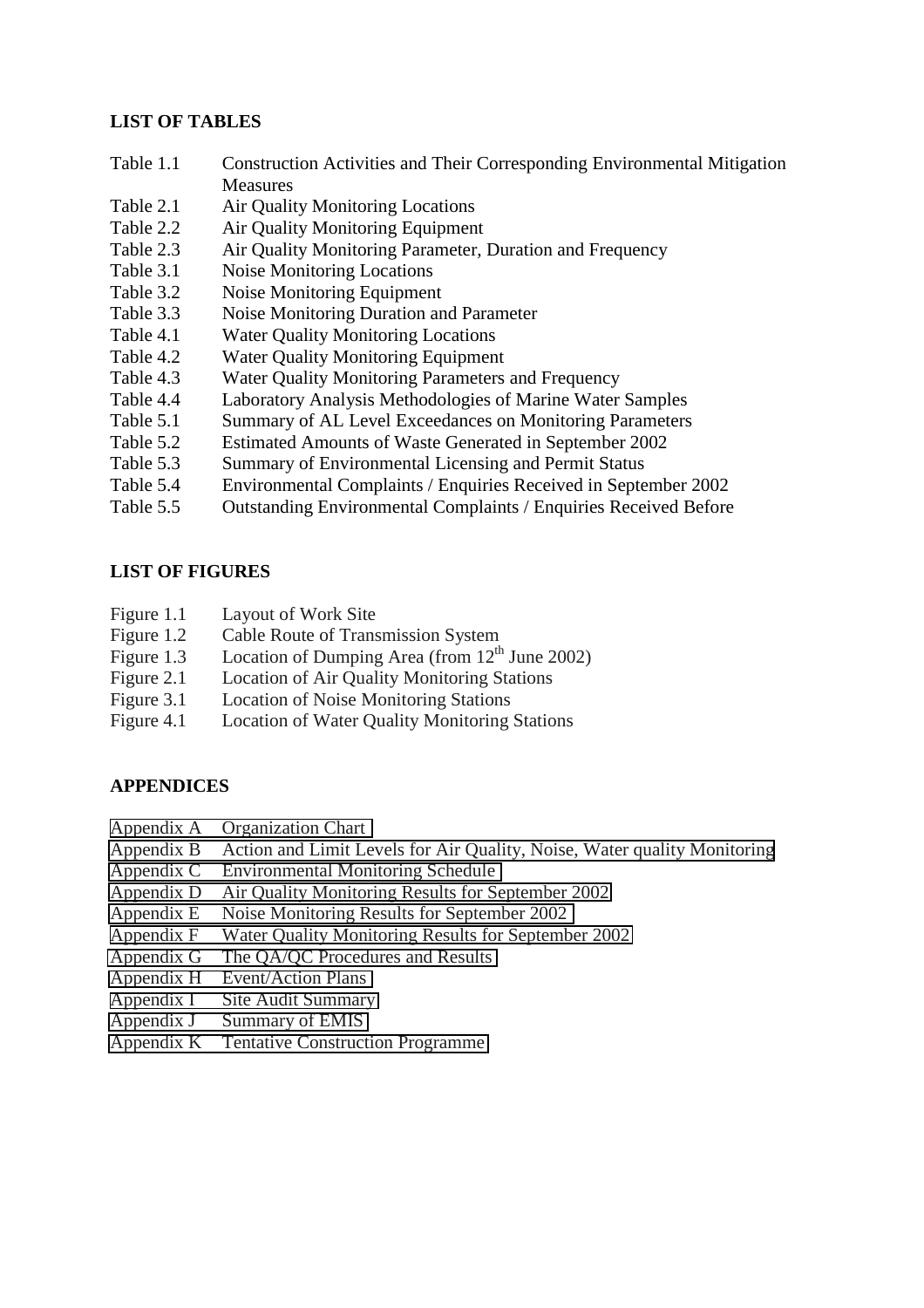### **EXECUTIVE SUMMARY**

This is the eighteenth monthly Environmental Monitoring and Audit (EM&A) report for the Project "Construction of Lamma Power Station Extension" prepared by the Environmental Team (ET). This report presents the results of impact monitoring on air quality, noise and marine water quality for the said project in September 2002.

Air, noise and water quality monitoring were performed. The results were checked against the established Action/Limit (AL) levels. An on-site audit was conducted once per week. The implementation status of the environmental mitigation measures, Event/Action Plan and environmental complaint handling procedures were also checked.

#### **Construction Activities Undertaken**

Construction activities for Lamma Extension during the reporting month were tabulated as follows:

| Item                       | <b>Construction Activities</b>                                                                                            |  |
|----------------------------|---------------------------------------------------------------------------------------------------------------------------|--|
| <b>Site Formation</b>      | Placing of rockfill, seawall construction, sandfilling, sandfill<br>compaction and piling of foundation for link bridges. |  |
| Unit L9                    | Bored pipe construction for piling foundation.                                                                            |  |
| <b>Transmission System</b> | No construction activities.                                                                                               |  |

### **Environmental Monitoring Works**

Post project monitoring work for marine water quality was started in August 2002 in the same manner as impact monitoring work for a period of at least 4 weeks and was completed on 19th September 2002. After successful completion of post project monitoring, no further marine water quality monitoring would be required. Final EM&A summary on marine water quality around the construction site will be provided in the forthcoming annual EM&A report (2002).

Due to adverse weather conditions, the marine water monitoring work on 11th September 2002 was rescheduled to 19th September 2002. Other than that, all monitoring work at designated stations was performed as scheduled in the reporting period.

#### *Air Quality*

No exceedance of Action and Limit levels for air quality was recorded in the month.

*Noise* 

The hoarding works for the construction of transmission system were completed on 11 May 2002. The civil works would tentatively commence in November 2002. As there was no construction work in this reporting month, manual noise measurements for the construction of transmission system was suspended.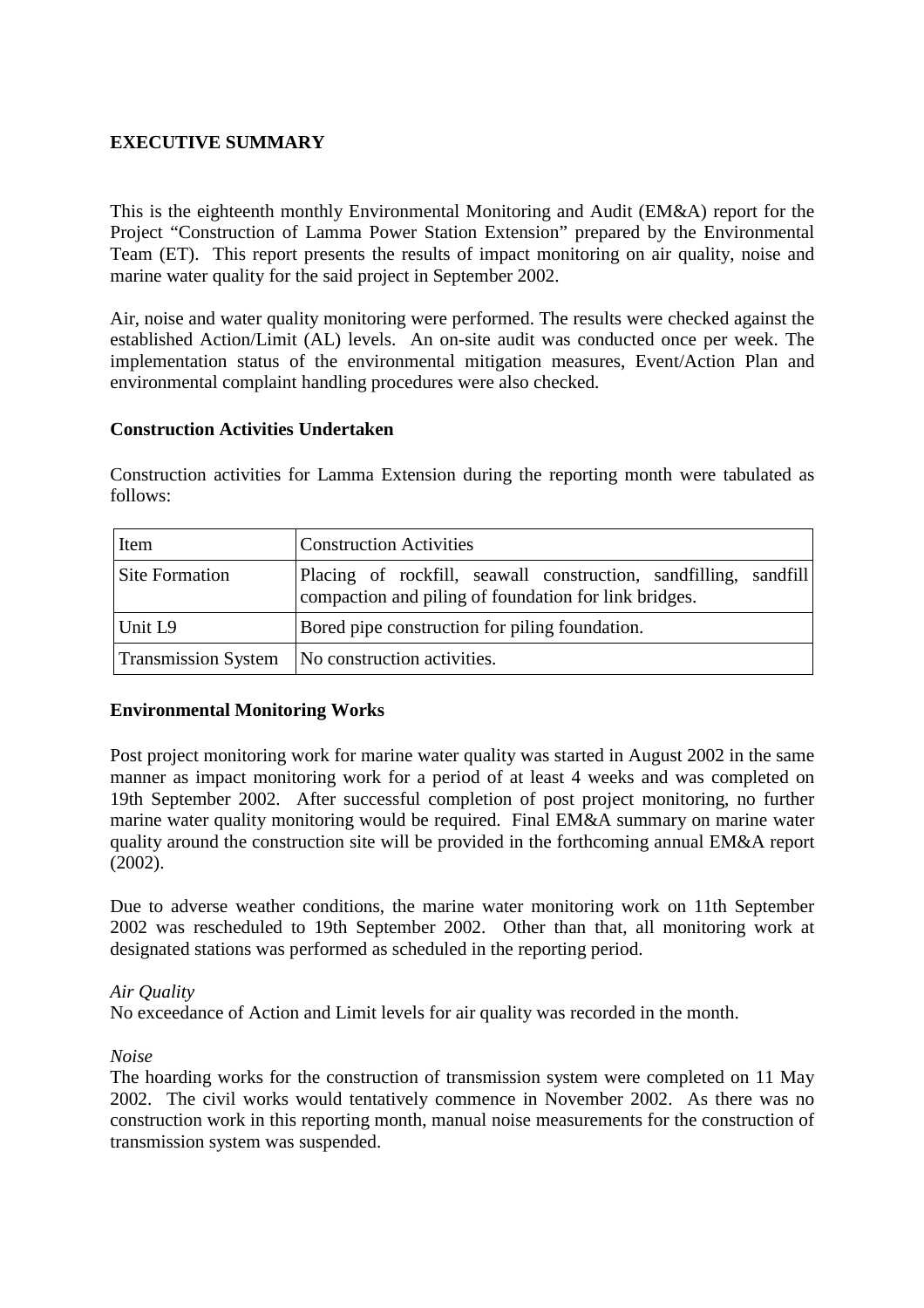Construction work for Lamma Extension was carried out during the restricted hours including evening-time, holidays and night-time under valid Construction Noise Permits. Two marginal limit level exceedances were recorded at NSR at Long Tsai Tsuen/Hung Shing Ye on 5/9/2002 01:25-01:35. The construction contractor has been instructed to immediately stop the relevant noisy construction activities. The exceedances were caused by the construction contractor who used a loudspeaker in a tug boat for communication. Contractors have been reminded again to prohibit the use of any loudspeaker within the site during the restricted hours. With the implementation of the remedial measures, it is believed that the possible noise problems arising from the use of loudspeaker could be alleviated. EPD, IEC, Engineer and construction contractors have been informed of the limit level exceedances as per the requirements in the EM&A Manual.

#### *Water Quality*

There was no exceedance of Action and Limit Levels for water quality in the reporting month.

#### **Site Environmental Audit**

Site audits were carried out on a weekly basis to monitor environmental issues on the construction site. The site conditions were generally satisfactory. All required mitigation measures were implemented.

| <b>Description</b>        | Permit No.        |             | <b>Valid Period</b> | <b>Issued To</b> | Date of         |
|---------------------------|-------------------|-------------|---------------------|------------------|-----------------|
|                           |                   | <b>From</b> | T <sub>0</sub>      |                  | <b>Issuance</b> |
| Varied Environmental      | EP-071/2000/B     | 13/07/01    |                     | <b>HEC</b>       | 13/07/01        |
| Permit                    |                   |             |                     |                  |                 |
| <b>Construction Noise</b> | GW-UW0076-02      | 17/04/02    | 09/09/02            | Contractor       | Superseded      |
| Permit                    |                   |             |                     |                  |                 |
| <b>Construction Noise</b> | GW-UW0099-02      | 07/05/02    | 06/11/02            | Contractor       | 30/04/02        |
| Permit                    |                   |             |                     |                  |                 |
| <b>Construction Noise</b> | GW-UW0191-02      | 22/07/02    | 14/01/03            | Contractor       | 22/07/02        |
| Permit                    |                   |             |                     |                  |                 |
| <b>Construction Noise</b> | GW-UW0262-02      | 10/09/02    | 09/03/03            | Contractor       | 10/09/02        |
| Permit                    |                   |             |                     |                  |                 |
| Registration of           | WPN5213-912-      | 01/06/02    |                     | Contractor       | 03/06/02        |
| <b>Chemical Waste</b>     | G1050-01          |             |                     |                  |                 |
| Producer                  |                   |             |                     |                  |                 |
| Dumping Permit            | EP/MD/03-002      | 12/06/02    | 11/12/02            | Contractor       | 10/06/02        |
| Dumping Permit            | EP/MD/03-075      | 14/09/02    | 13/01/03            | Contractor       | 13/09/02        |
| Waste Water               | EP742/912/006414I | 10/06/02    | 30/06/07            | Contractor       | 10/06/02        |
| Discharge Licence         |                   |             |                     |                  |                 |
| Waste Water               | EP742/912/006634I | 16/07/02    | 31/07/07            | Contractor       | 16/07/02        |
| Discharge Licence         |                   |             |                     |                  |                 |

### **Environmental Licensing and Permitting**

#### **Implementation Status of Environmental Mitigation Measures**

Environmental mitigation measures for the construction activities as recommended in the EM&A manual were implemented in the reporting month.

#### **Environmental Complaints**

No complaint against the construction activities was received in the reporting month.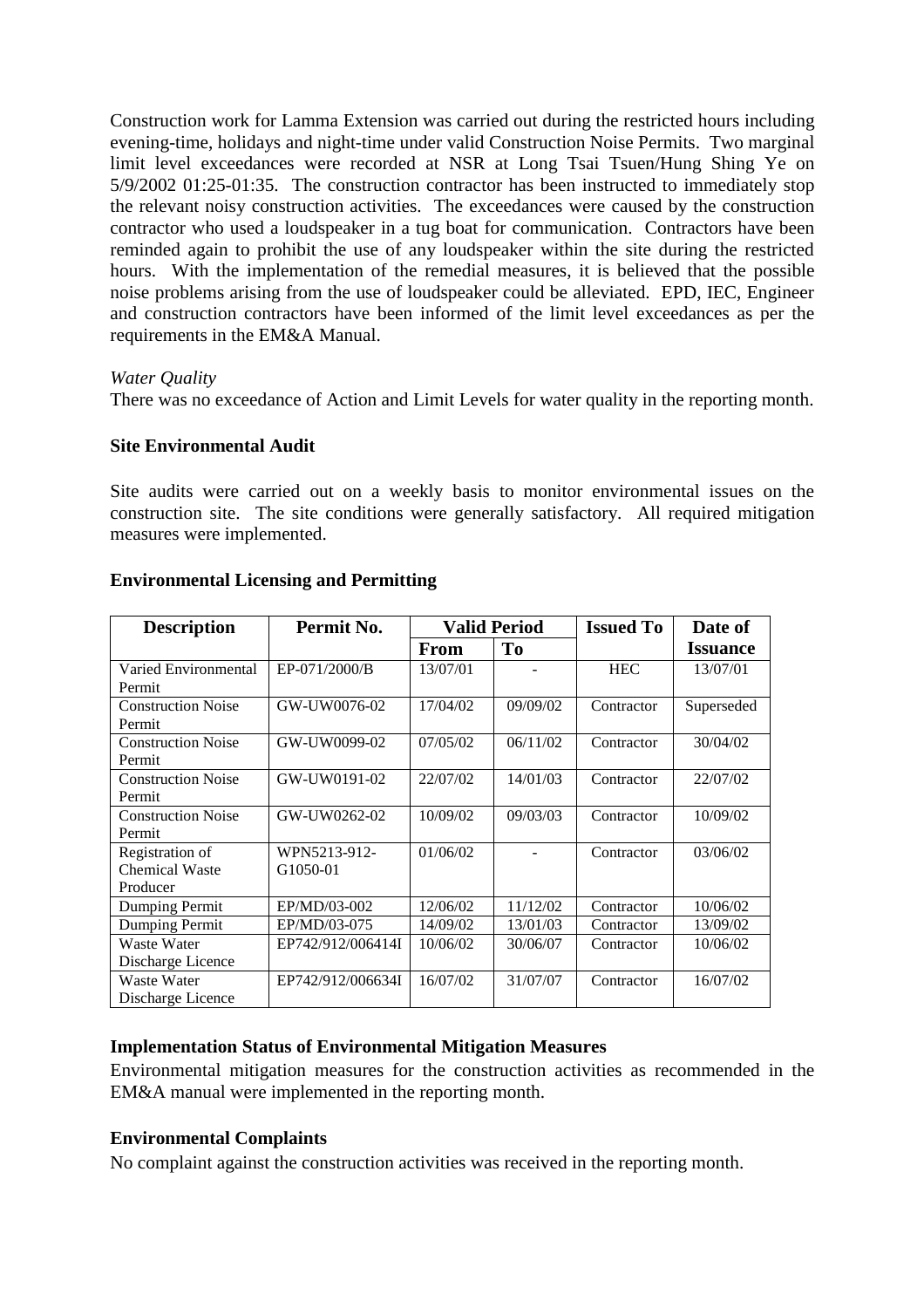### **Future Key Issues**

The future key issues to be considered in the coming month are as follows:

#### Site Formation

- to continue monitoring the noise level during construction and to ensure compliance with the CNP's already obtained;
- to continue the preventive measures for noise exceedance and keep monitoring/ reviewing the performance;
- to provide de-silting utilities for wastewater before discharge from the piling works;

#### Transmission System

- to closely monitor the construction activities, if any, in order to avoid disturbance to the rare plants;
- to provide temporary fire fighting equipment for prevention of fire within the work sites;

#### Unit L9 Piling Foundation

- to continue monitoring the noise level during construction and to ensure compliance with the CNPs already obtained;
- to continue the preventive measures for noise exceedance and keep monitoring/ reviewing the performance;
- to spray water on the ground and road surface to prevent dust emission;
- to continue monitoring and reviewing the emission of smoke from construction machines;
- to recycle wastewater during the bored piling and interface coring works;
- to implement the Waste Management Plan.

#### **Concluding Remarks**

Except the two marginal limit level exceedances caused by the construction contractor, the environmental performance of the project was generally satisfactory.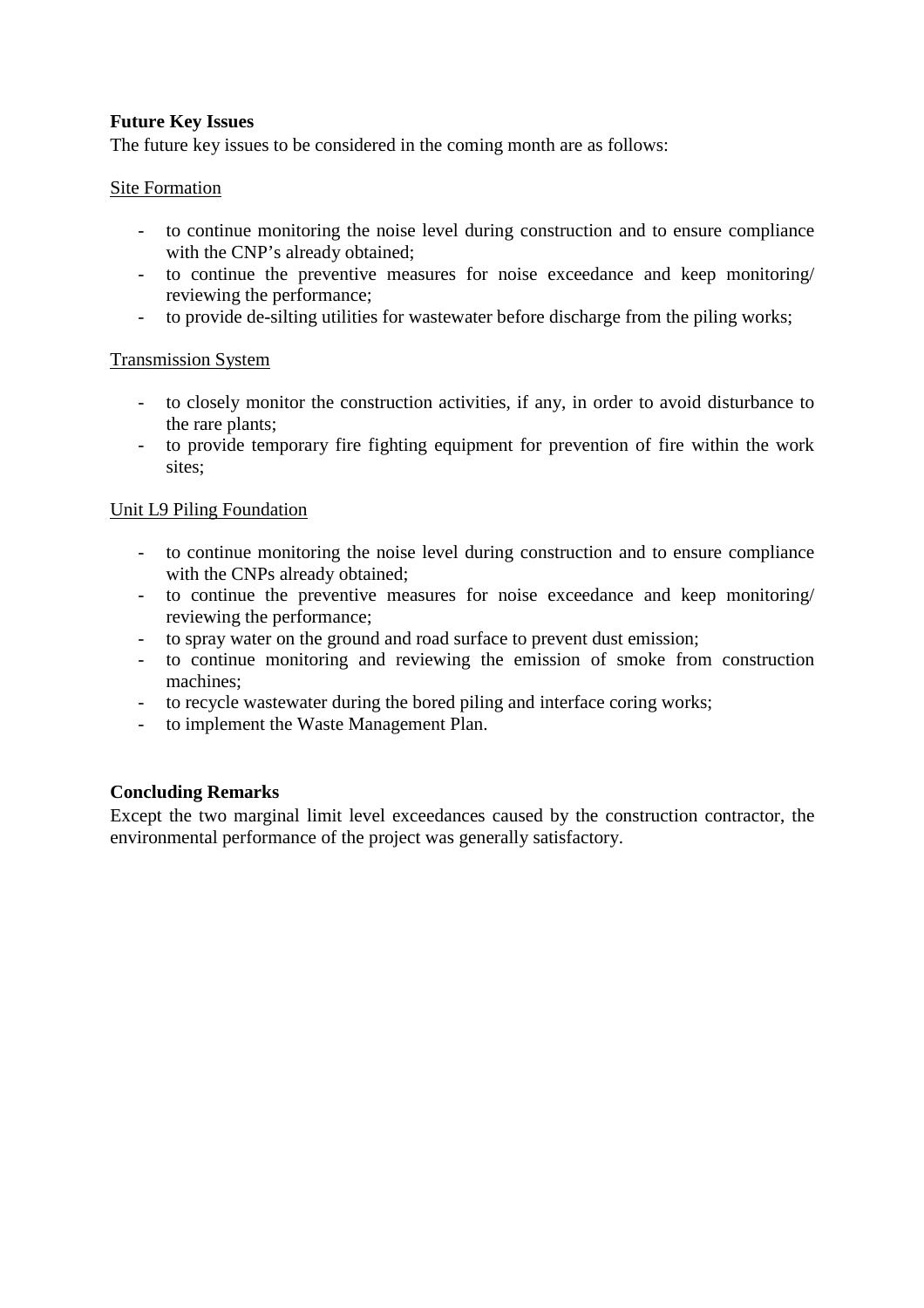### **1. INTRODUCTION**

### **1.1 Background**

The Environmental Team (hereinafter called the "ET") was formed within the Hongkong Electric Co. Ltd (HEC) to undertake Environmental Monitoring and Audit for "Construction of Lamma Power Station Extension" (hereinafter called the "Project"). Under the requirements of Section 6 of Environmental Permit EP-071/2000/B, an EM&A programme for impact environmental monitoring set out in the EM&A Manual (Construction Phase) is required to be implemented. In accordance with the EM&A Manual, environmental monitoring of air quality, noise and water quality and regular environmental audits are required for the Project.

The Project involves the construction of a gas-fired power station employing combined cycled gas turbine technology, forming an extension to the existing Lamma Power Station. The key elements of the Project including the construction activities associated with the transmission system and submarine gas pipeline are outlined as follows.

- dredging and reclamation to form approximately 22 hectares of usable area;
- construction of six 300MW class gas-fired combined cycle units;
- construction of a gas receiving station;
- construction of a new transmission system linking the Lamma Extension to load centres on Hong Kong Island;
- laying of a gas pipeline for the supply of natural gas to the new power station

This report summarizes the environmental monitoring and audit work for the Project for the month of September 2002.

### **1.2 Project Organisation**

An Environmental Management Committee (EMC) has been set up in HEC to oversee the Project. The management structure includes the following:

- Environmental Protection Department (The Authority);
- Environmental Manager (The Chairman of the Environmental Management Committee);
- Engineer;
- Independent Environmental Checker (IEC);
- Environmental Team (ET);
- Contractor.

The project organisation chart for the construction EM&A programme is shown in Appendix A.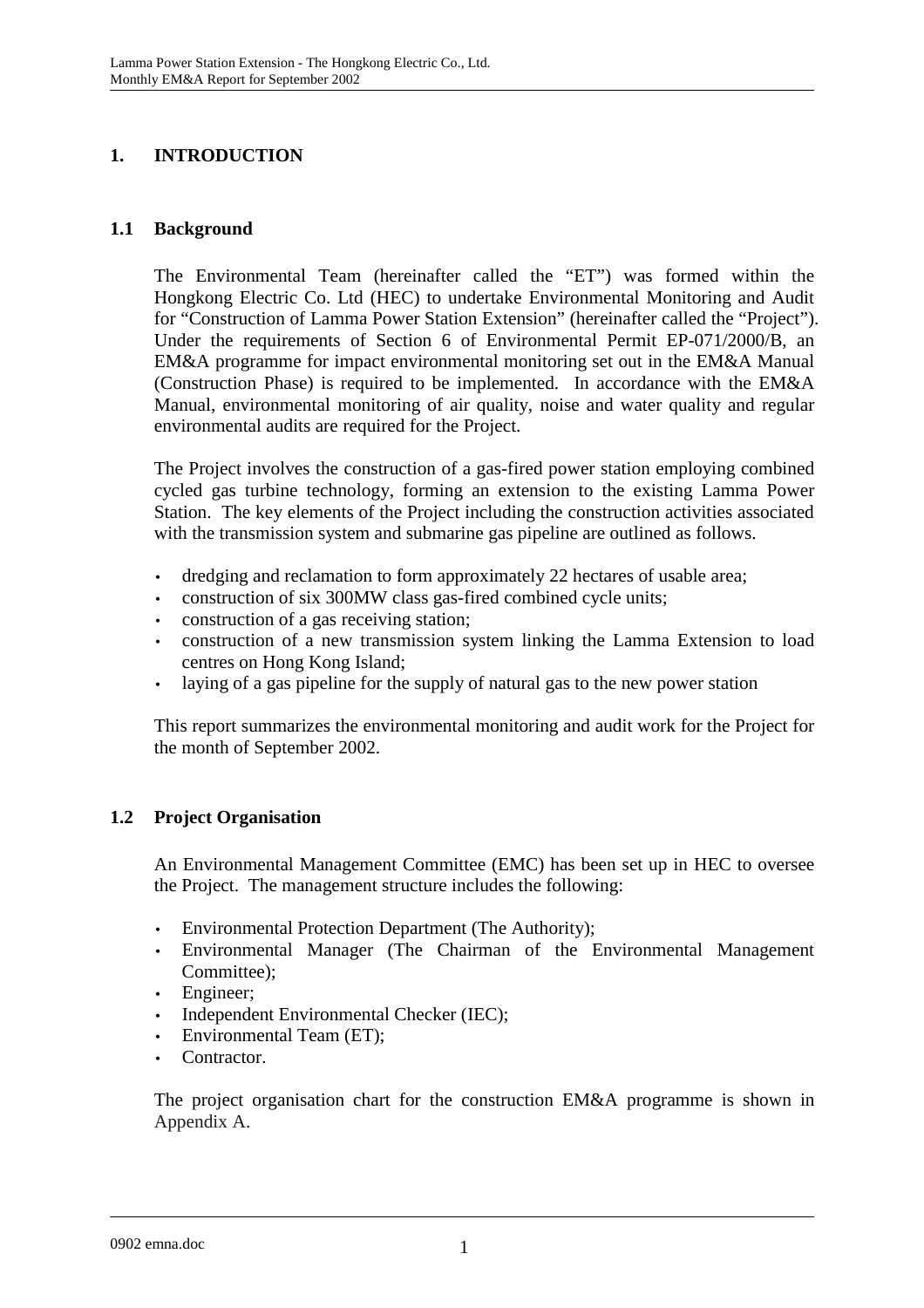### **1.3 Construction Works undertaken during the Reporting Month**

Construction activities undertaken during the reporting month for site formation were placing of rock fill, construction of seawall, sandfilling, sandfill compaction and piling foundation for link bridge. Construction activity for Unit L9 was the construction of bored pile for piling foundation. There was no construction activity for Unit L9's associated transmission system. Layout plans for site formation and transmission system are shown in Figure 1.1 and Figure 1.2 respectively. Uncontaminated dredged/excavated materials arising from both the piling foundation work of Unit L9 and Main & East Bridges were dumped at the assigned location within the South Cheung Chau Spoil Disposal Area. Figure 1.3 shows the dumping location in September 2002.

The main construction activities carried out during the reporting month and the corresponding environmental mitigation measures are summarized in Table 1.1. The implementation of major mitigation measures in the month is provided in Appendix J.

| <b>Item</b>           | <b>Construction</b><br><b>Activities</b>                                                          | <b>Environmental Mitigation Measures</b>                                                                                                                                                                                                                                                                                                                                          |
|-----------------------|---------------------------------------------------------------------------------------------------|-----------------------------------------------------------------------------------------------------------------------------------------------------------------------------------------------------------------------------------------------------------------------------------------------------------------------------------------------------------------------------------|
| <b>Site Formation</b> |                                                                                                   |                                                                                                                                                                                                                                                                                                                                                                                   |
| 1                     | Placing of<br>Rockfill,<br>Seawall<br>Construction,<br>Sandfilling $\&$<br>Sandfill<br>Compaction | <b>Noise</b><br>General noise mitigation measures employed at all<br>work sites throughout the construction phase.<br><b>Waste Management</b><br>Waste Management Plan submitted and implemented.<br><b>Marine Ecology</b><br>All construction related vessels approached the site<br>from the designated route/channel to avoid possible<br>disturbance to the finless porpoise. |
| $\overline{2}$        | Piling<br>Foundation for<br>Link Bridge                                                           | <b>Water Quality</b><br>De-silting system is installed to treat the wastewater<br>before being discharged.<br><b>Noise</b><br>General noise mitigation measures implemented and<br>silenced type equipment deployed.<br>Air<br>Dust suppression measures implemented.                                                                                                             |

| Table 1.1 Construction Activities and Their Corresponding Environmental Mitigation |
|------------------------------------------------------------------------------------|
| <b>Measures</b>                                                                    |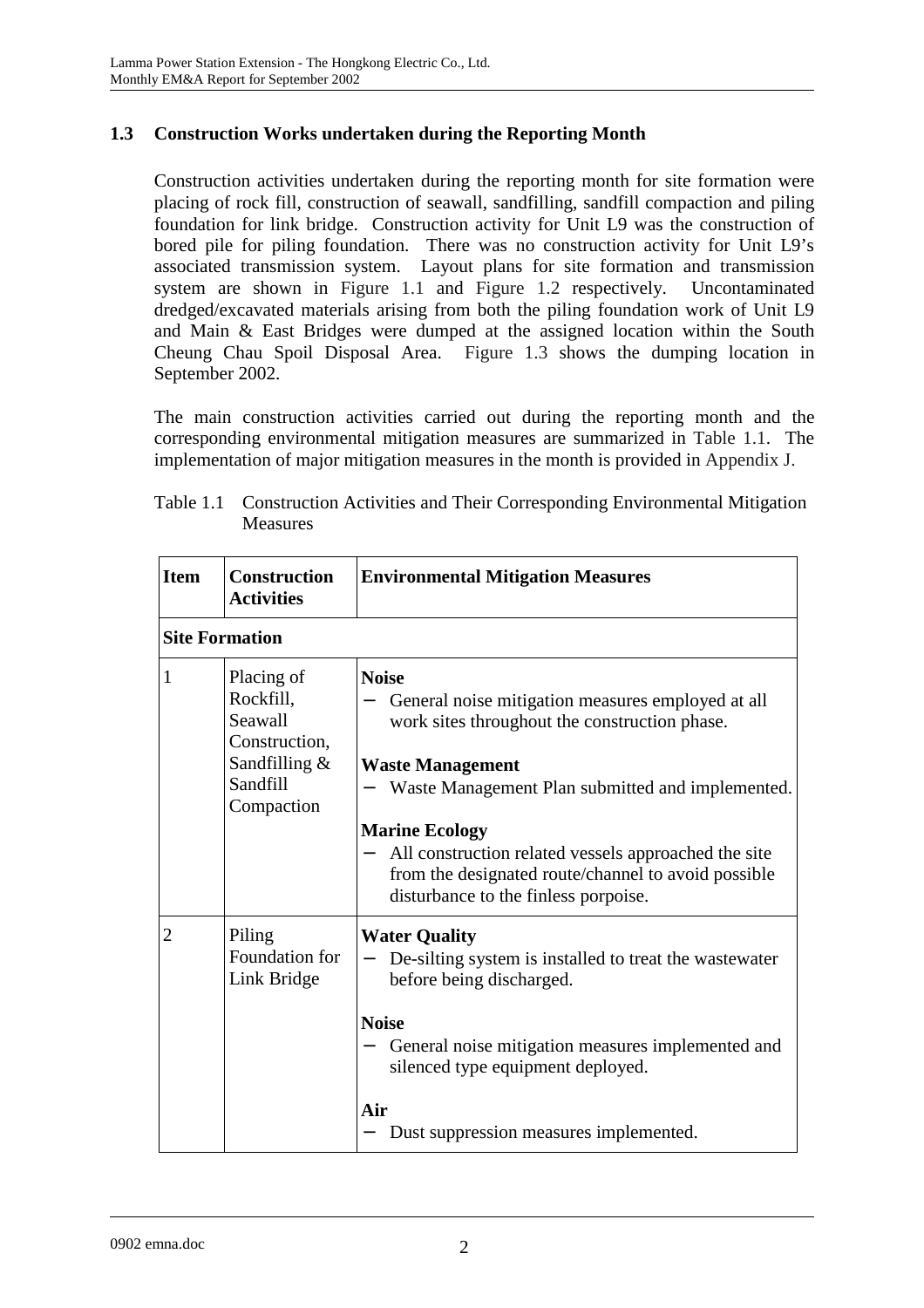|   | <b>Construction of Transmission System</b> |                                                                                                                                                                                                                           |  |
|---|--------------------------------------------|---------------------------------------------------------------------------------------------------------------------------------------------------------------------------------------------------------------------------|--|
| 3 | activities                                 | No construction   Terrestrial Ecology<br>Special care and close monitoring to avoid<br>disturbances to the rare plant species.<br>Temporary fire fighting equipment provided within<br>the work area during construction. |  |
|   |                                            | <b>Construction of Unit L9 Piling Foundation</b>                                                                                                                                                                          |  |
| 4 | <b>Bored Pile</b><br>Piling<br>Foundation  | <b>Water Quality</b><br>Construction for $ -$ Wastewater is recycled during construction.<br><b>Noise</b><br>General noise mitigation measures implemented and<br>silenced type equipment deployed.<br>Air                |  |
|   |                                            | Dust suppression measures implemented.<br><b>Waste Management</b><br>Waste is sorted, stored & recycled.<br>Chemical waste is stored and collected.                                                                       |  |

### **1.4 Summary of EM&A Requirements**

The EM&A program requires environmental monitoring for air, noise and water quality. Regular environmental site audits for air quality, noise, water quality and waste management were carried out. The detailed EM&A monitoring work for air quality, noise and water quality are described in Sections 2, 3 and 4 respectively.

The following environmental audits are summarized in Section 5 of this report:

- Environmental monitoring results;
- Waste Management Records;
- Weekly site audit results;
- The status of environmental licensing and permits for the Project;
- The implementation status of environmental protection and pollution control/ mitigation measures.

Future key issues will be reported in Section 6 of this report.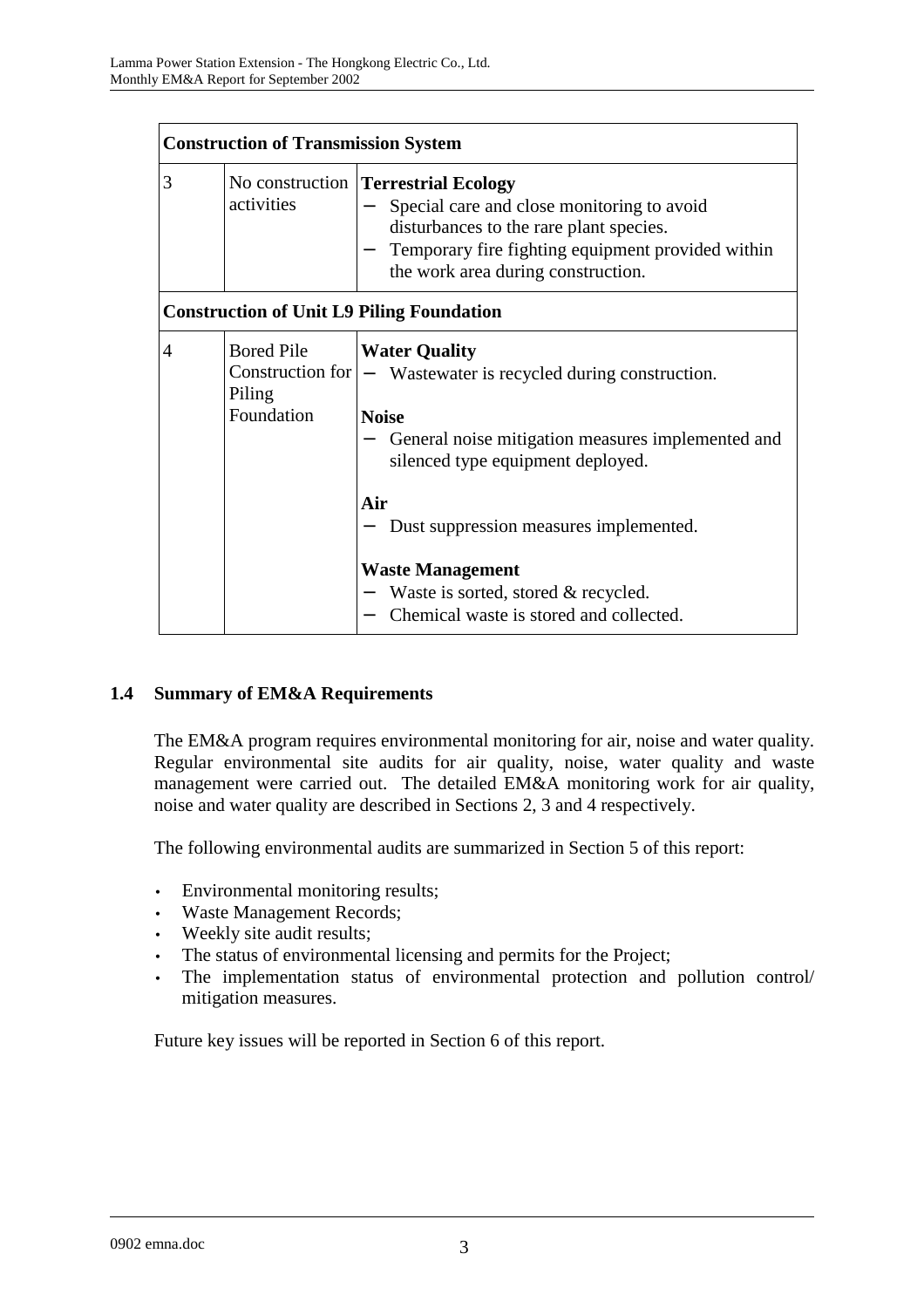

Figure 1.1 Layout of Work Site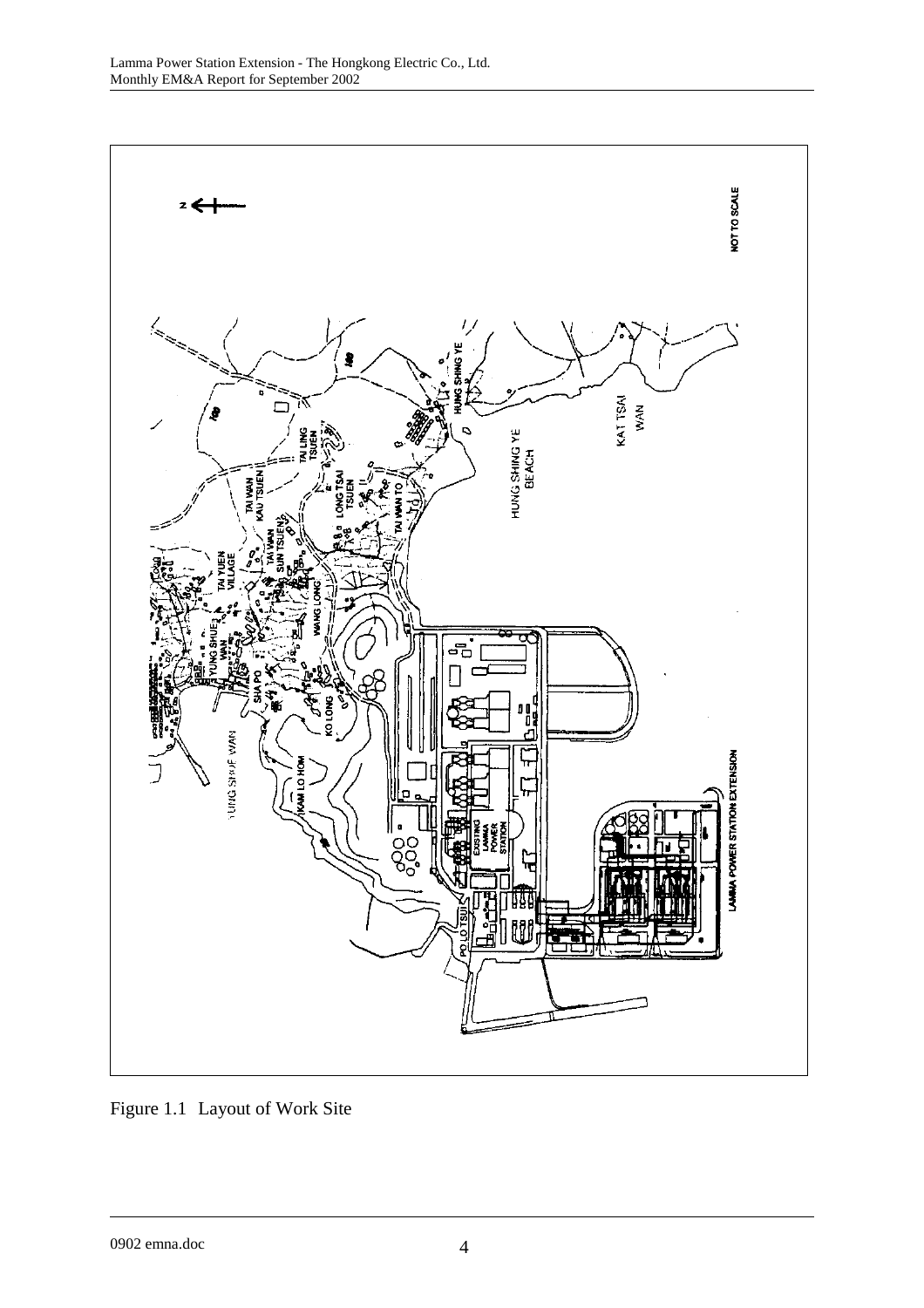

Figure 1.2 Cable Route of Transmission System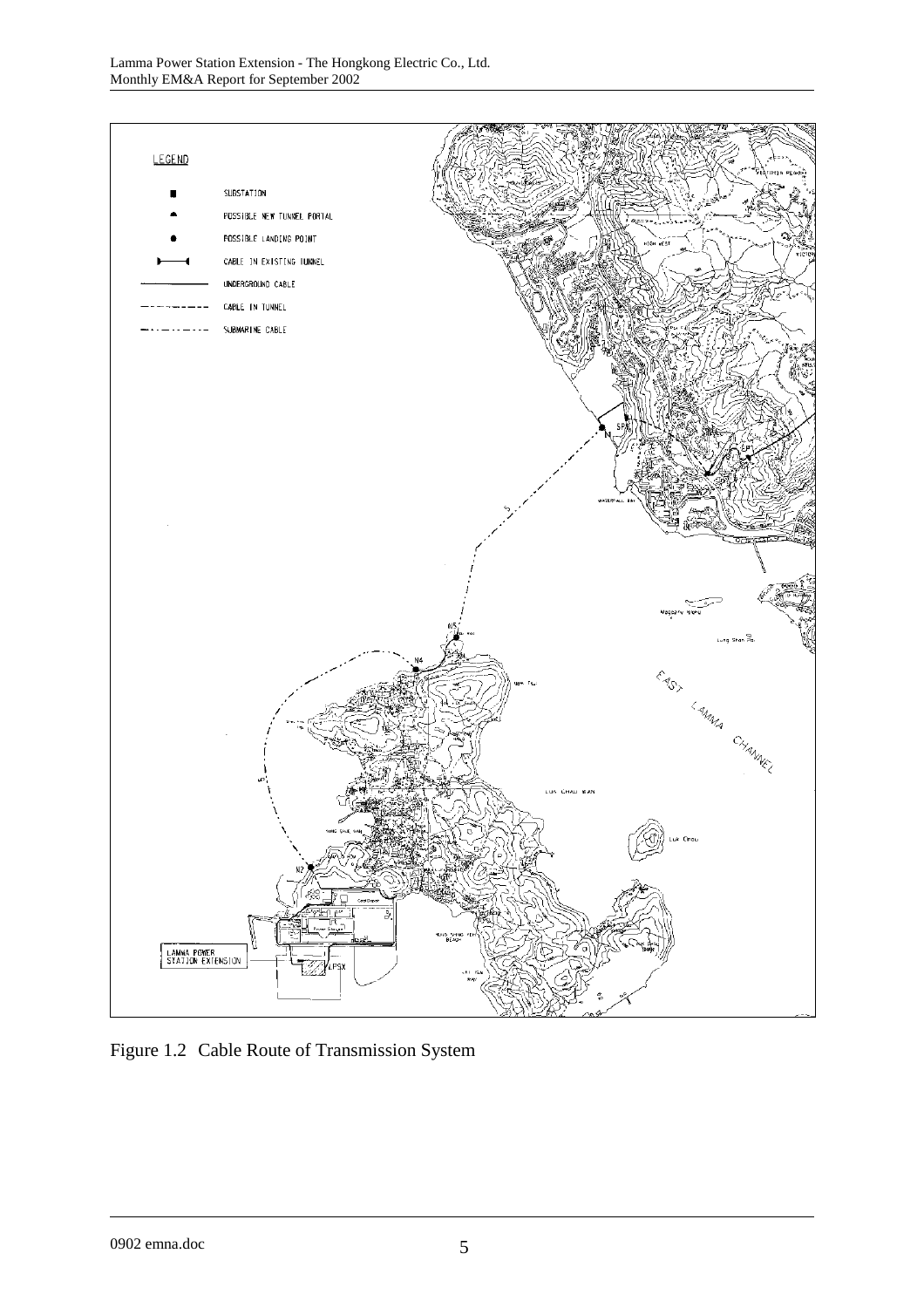

Figure 1.3 Location of Dumping Area (from  $12<sup>th</sup>$  June 2002)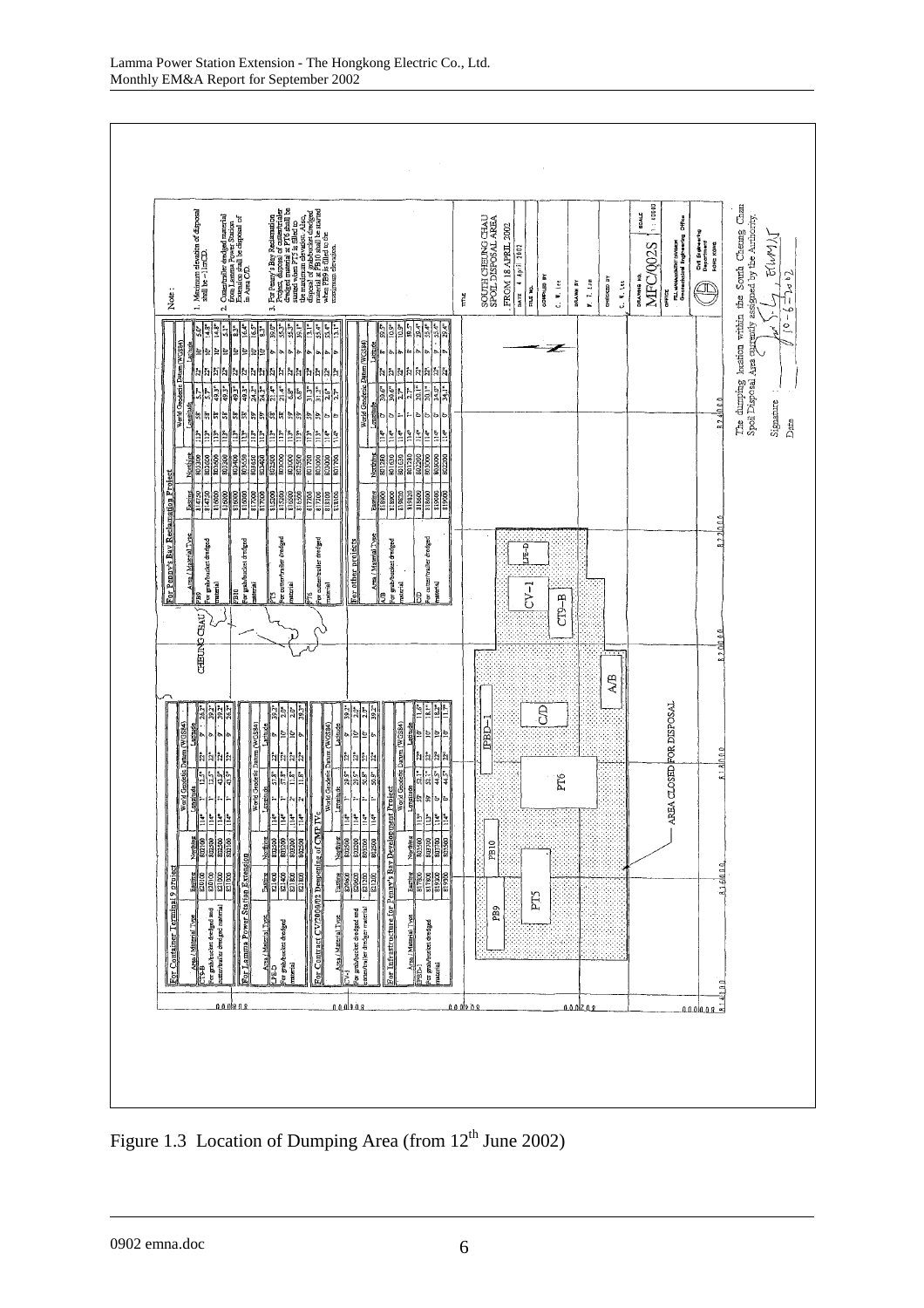# **2. AIR QUALITY**

### **2.1 Monitoring Requirements**

1-hour and 24-hour TSP monitoring at agreed frequencies were conducted to monitor air quality. The impact monitoring data were checked against the Action/Limit Levels as determined in the Baseline Monitoring Report (Construction Phase). Appendix B shows the established Action/Limit Levels for Air Quality.

### **2.2 Monitoring Locations**

Three dust monitoring locations were selected for 1-hour TSP sampling (AM1, AM2 & AM3) while four monitoring locations were selected for 24-hour TSP sampling (AM1, AM2, AM3 and AM4). Table 2.1 tabulates the monitoring stations. The locations of the monitoring stations are shown in Figure 2.1.

| <b>Location I.D.</b> | <b>Description</b> |
|----------------------|--------------------|
| AM1                  | Reservoir          |
| AM2                  | <b>East Gate</b>   |
| AM3                  | Ash Lagoon         |
| AM4                  | Tai Yuen Village   |

Table 2.1 Air Quality Monitoring Locations

### **2.3 Monitoring Equipment**

Continuous 24-hour TSP air quality monitoring was performed using the GS2310 High Volume Air Samplers (HVAS), Partisol Model 2000 Sampler and the MINIVOL Portable Sampler at AM1&2, AM3 and AM4 respectively. TEOM Model 1400a continuous dust monitors were used to carry out 1-hour TSP monitoring at AM1, AM2 and AM3. Table 2.2 summarises the equipment used in dust monitoring.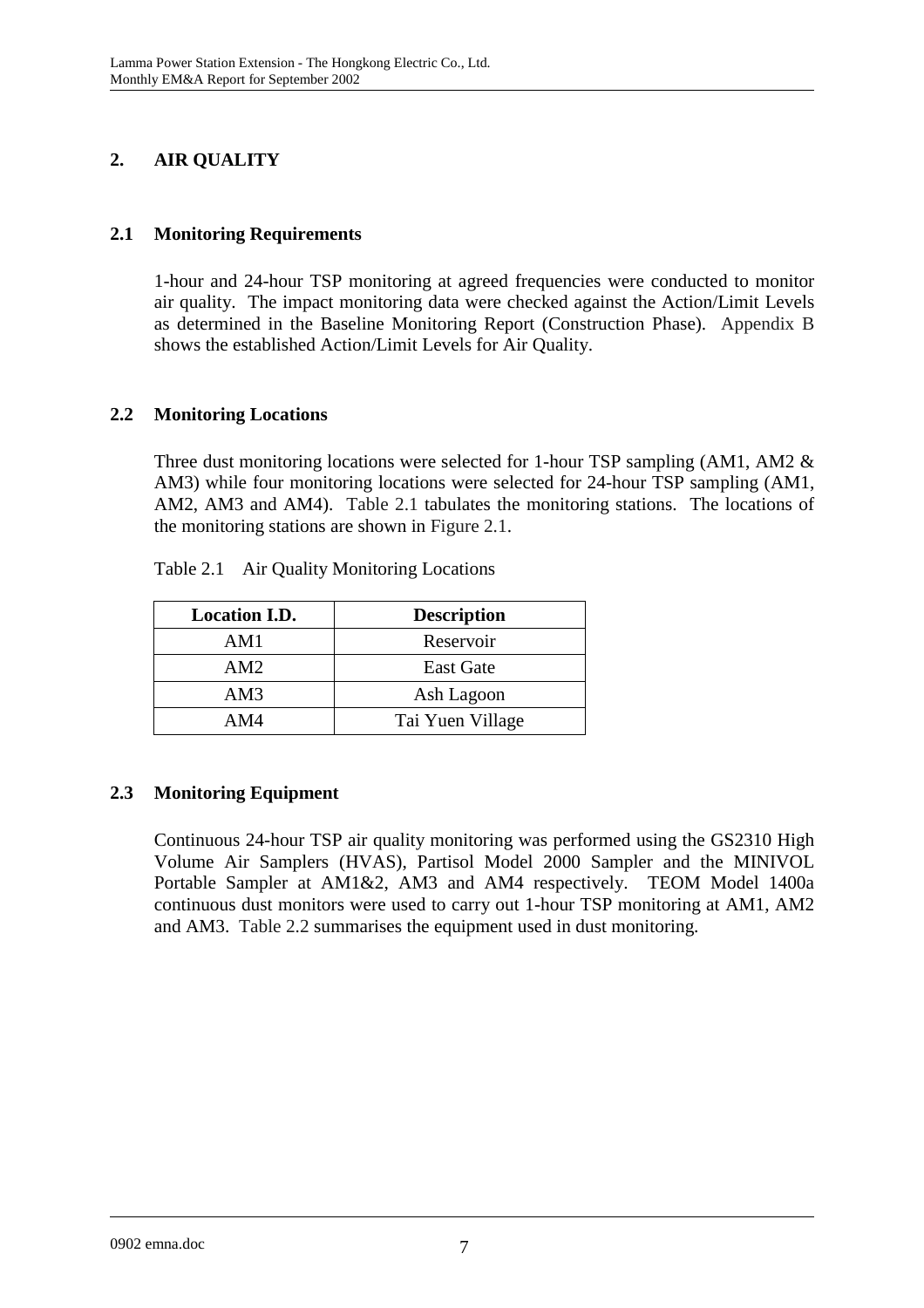| Equipment                        | <b>Model and Make</b>                         |
|----------------------------------|-----------------------------------------------|
| 24-hour sampling:                |                                               |
| <b>HVAS</b> Sampler              | Model GS2310                                  |
|                                  | Anderson Instruments Inc.                     |
| Partisol Air Sampler             | Partisol Model 2000<br>Rupprecht & Patashnick |
| <b>MINIVOL Portable Sampler</b>  | <b>AIRMETRICS</b>                             |
| <i>l</i> -hour sampling:         |                                               |
| <b>Continuous TSP Dust Meter</b> | <b>TEOM Model 1400a</b>                       |
|                                  | Rupprecht & Patashnick                        |

Table 2.2 Air Quality Monitoring Equipment

### **2.4 Monitoring Parameters, Frequency and Duration**

Table 2.3 summarises the monitoring parameters, duration and frequency of air quality monitoring. The monitoring schedule for the reporting month is shown in Appendix C.

| <b>Monitoring</b><br><b>Stations</b> | <b>Parameter</b> | <b>Duration</b> | <b>Frequency</b>              |
|--------------------------------------|------------------|-----------------|-------------------------------|
| AM1                                  | 1-hour TSP       |                 | 3 hourly samples every 6 days |
|                                      | 24-hour TSP      | 24              | Once every 6 days             |
| AM2                                  | 1-hour TSP       |                 | 3 hourly samples every 6 days |
|                                      | 24-hour TSP      | 24              | Once every 6 days             |
| AM3                                  | 1-hour TSP       |                 | 3 hourly samples every 6 days |
|                                      | 24-hour TSP      | 24              | Once every 6 days             |
| AM4                                  | 24-hour TSP      | 24              | Once every 6 days             |

Table 2.3 Air Quality Monitoring Parameter, Duration and Frequency

### **2.5 Monitoring Procedures and Calibration Details**

24- hour TSP Monitor:

### *Preparation of Filter Papers*

- Visual inspection of filter papers was carried out to ensure that there were no pinholes, tears and creases;
- The filter papers were then labelled before sampling.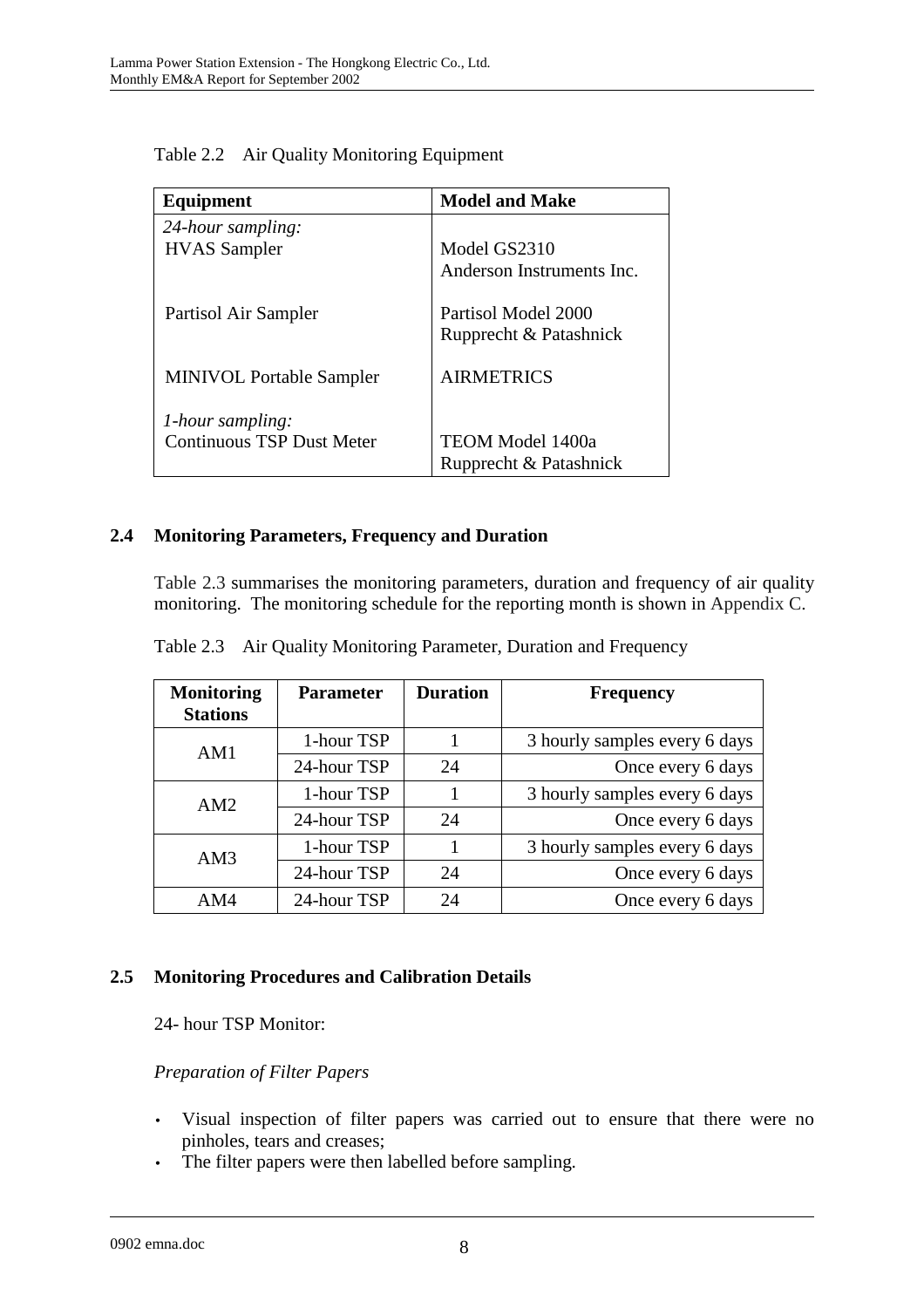The filter papers were equilibrated at room temperature and relative humidity  $<$  50% for at least 24 hours before weighing.

### *Field Monitoring*

- During collection of the sampled filter paper, the information on the elapse timer was logged. Site observations around the monitoring stations, which might have affected the monitoring results, were also recorded. Major pollution sources, if any, would be identified and reported. The flow record chart for the previous sampling was checked to see if there was any abnormality.
- The post-sampling filter papers were removed carefully from the filter holder and folded to avoid loss of fibres or dust particles from the filter papers;
- The filter holder and its surrounding were cleaned;
- A pre-weighed blank filter paper for the next sampling was put in place and aligned carefully. The filter holder was then tightened firmly to avoid leakage;
- A new flow record chart was loaded into the flow recorder;
- The programmable timer was set for the next 24 hrs sampling period,  $\pm 1/2$  hr;
- The post-sampling filter papers were equilibrated at room temperature and relative humidity < 50% for at least 24 hours before weighing.

#### 1- hour TSP Monitor:

- The following parameters of the TEOM model dust meters are regularly checked to ensure proper functionality:
	- o Mass concentration;
	- o Total mass;
	- o Frequency of the tapered element;
	- o Electrical noise;
	- o Main flow;
	- o Auxiliary flow.

#### *Maintenance & Calibration*

- The monitoring equipment and their accessories are maintained in good working conditions.
- Monitoring equipment is calibrated at monthly intervals. Calibration details are shown in Appendix G.

### **2.6 Results and Observations**

Dust monitoring was conducted as scheduled in the reporting month. All monitoring data and graphical presentation of the monitoring results are provided in Appendix D. Key findings and observations are provided below: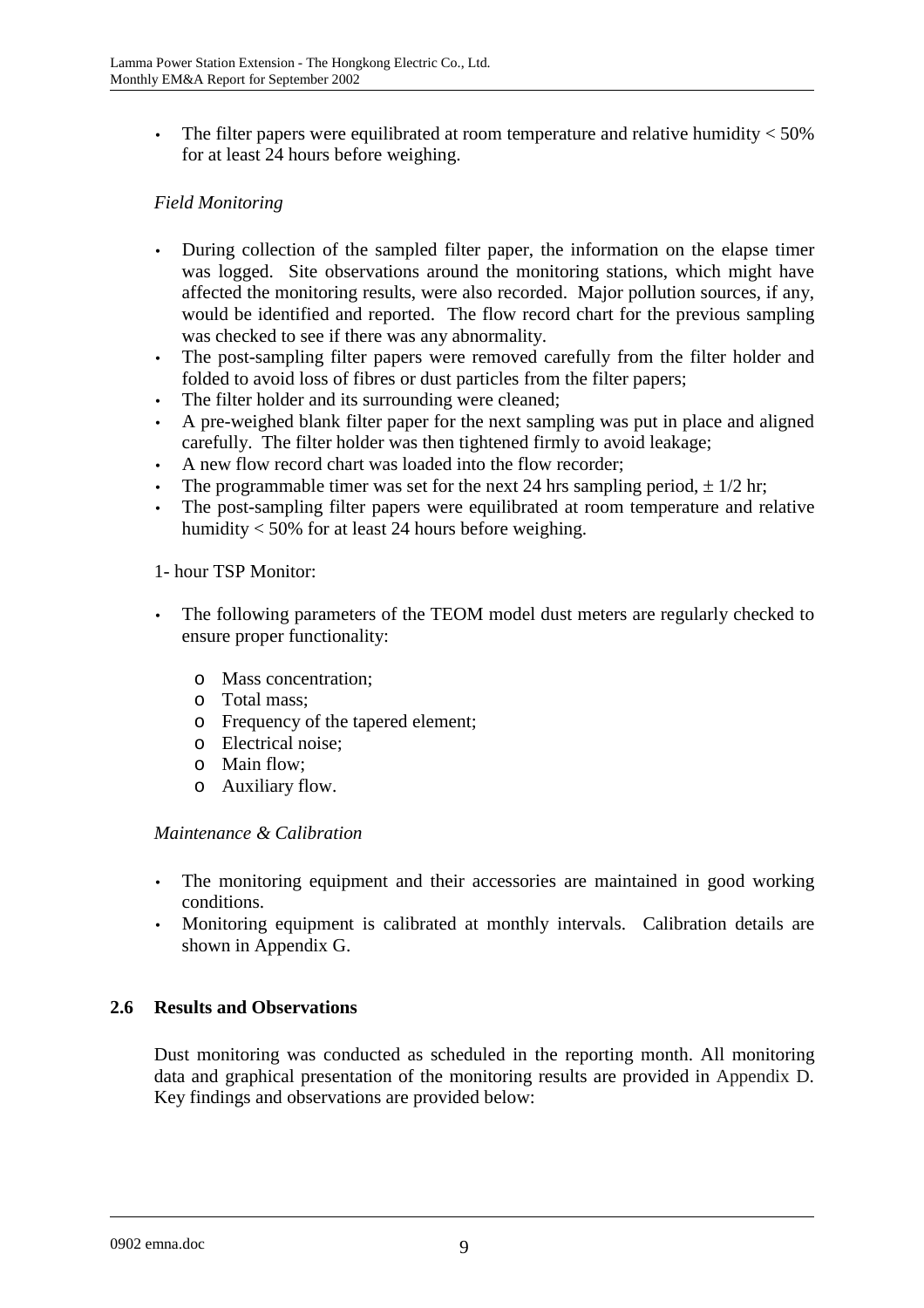### *1-hour TSP*

No exceedance of 1-hour TSP Action/Limit Level was recorded in the month.

*24-hour TSP* 

No exceedance of 24-hour TSP Action/Limit Level was recorded in the month.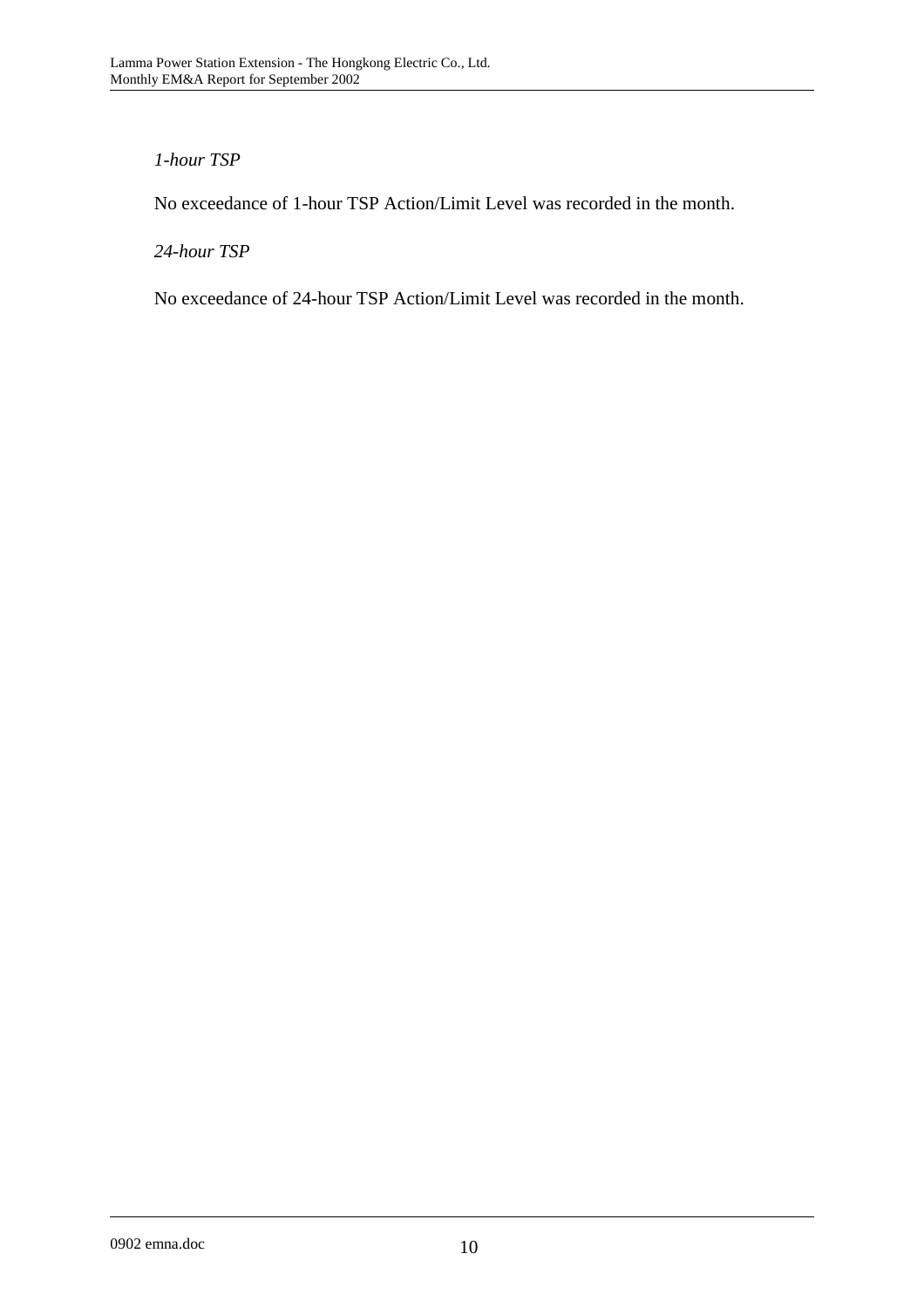

Figure 2.1 Location of Air Quality Monitoring Stations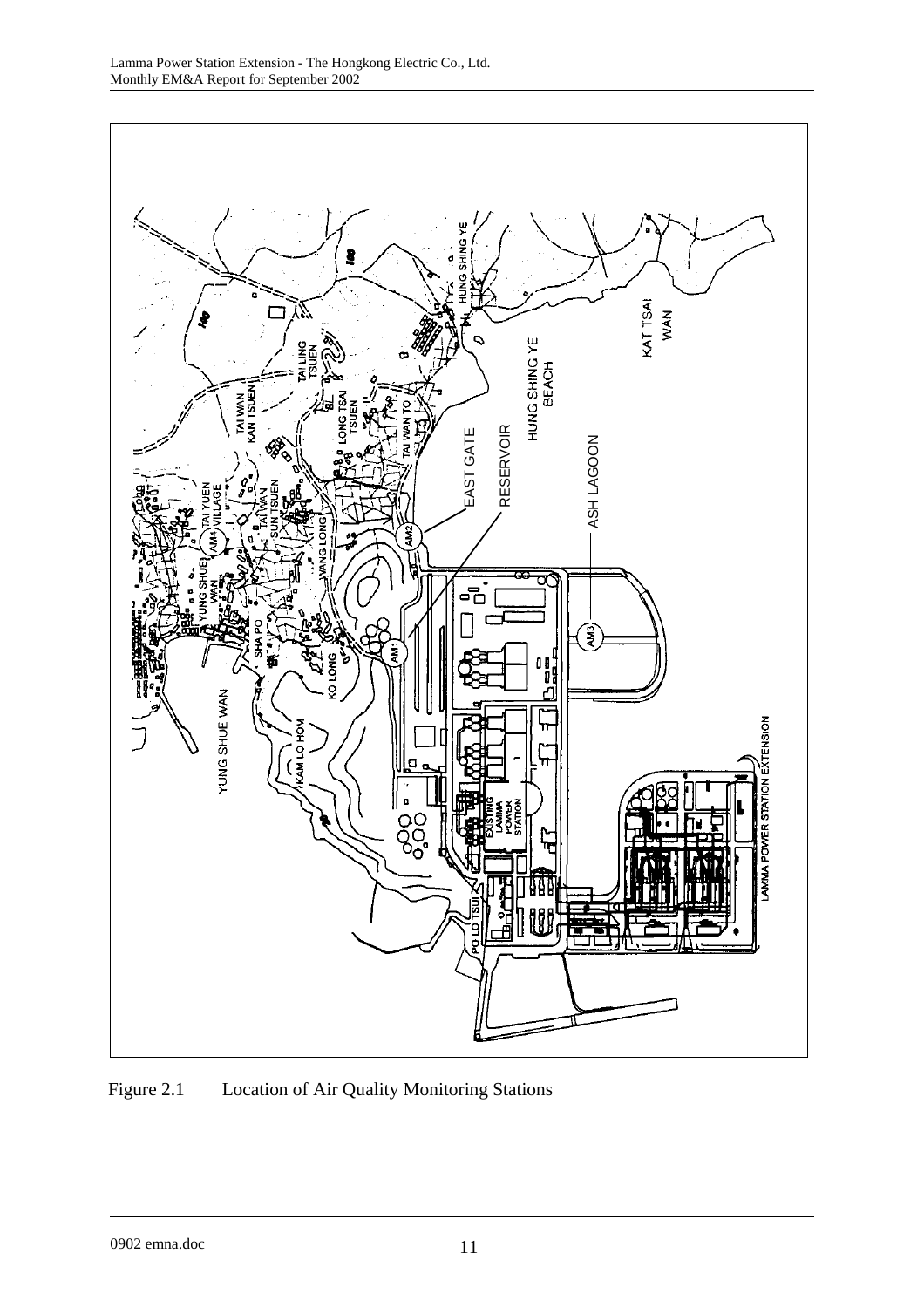### **3. NOISE**

### **3.1 Monitoring Requirements**

Continuous noise alarm monitoring at Ash Lagoon/Ching Lam were carried out to calculate the noise contributed by the construction activities at the two critical NSR's, viz. Long Tsai Tsuen/Hung Shing Ye and the school within the village of Tai Wan San Tsuen. The impact monitoring data for construction noise other than percussive piling were checked against the limit levels specified in the EM&A Manual. With the availability of the construction noise permits, impact monitoring for the construction work during the restricted hours was also carried out. Section 5 presents the details of the construction noise permits. The impact noise monitoring data were checked against the limit levels specified in the EM&A Manual. Appendix B shows the established Action/Limit Levels for noise.

The hoarding works for the construction of transmission system were completed on 11 May 2002. The civil works would tentatively commence in November 2002. As there was no construction work in September 2002, manual noise measurements at Pak Kok Tsui residences was suspended in this reporting month.

### **3.2 Monitoring Locations**

In accordance with the EM&A manual, the identified noise monitoring locations are listed in Table 3.1 and shown in Figure 3.1.

| Table 3.1 | Noise Monitoring Locations |  |
|-----------|----------------------------|--|
|-----------|----------------------------|--|

| <b>Purpose of noise monitoring</b> | <b>Monitoring Location</b> |  |
|------------------------------------|----------------------------|--|
| Lamma Extension                    | Ash Lagoon                 |  |
| Lamma Extension                    | Ching Lam                  |  |

### **3.3 Monitoring Equipment**

The sound level meters used for noise monitoring complied with International Electrotechnical Commission Publications 651:1979 (Type 1) and 804:1985 (Type 1). The noise monitoring equipment used is shown in Table 3.2.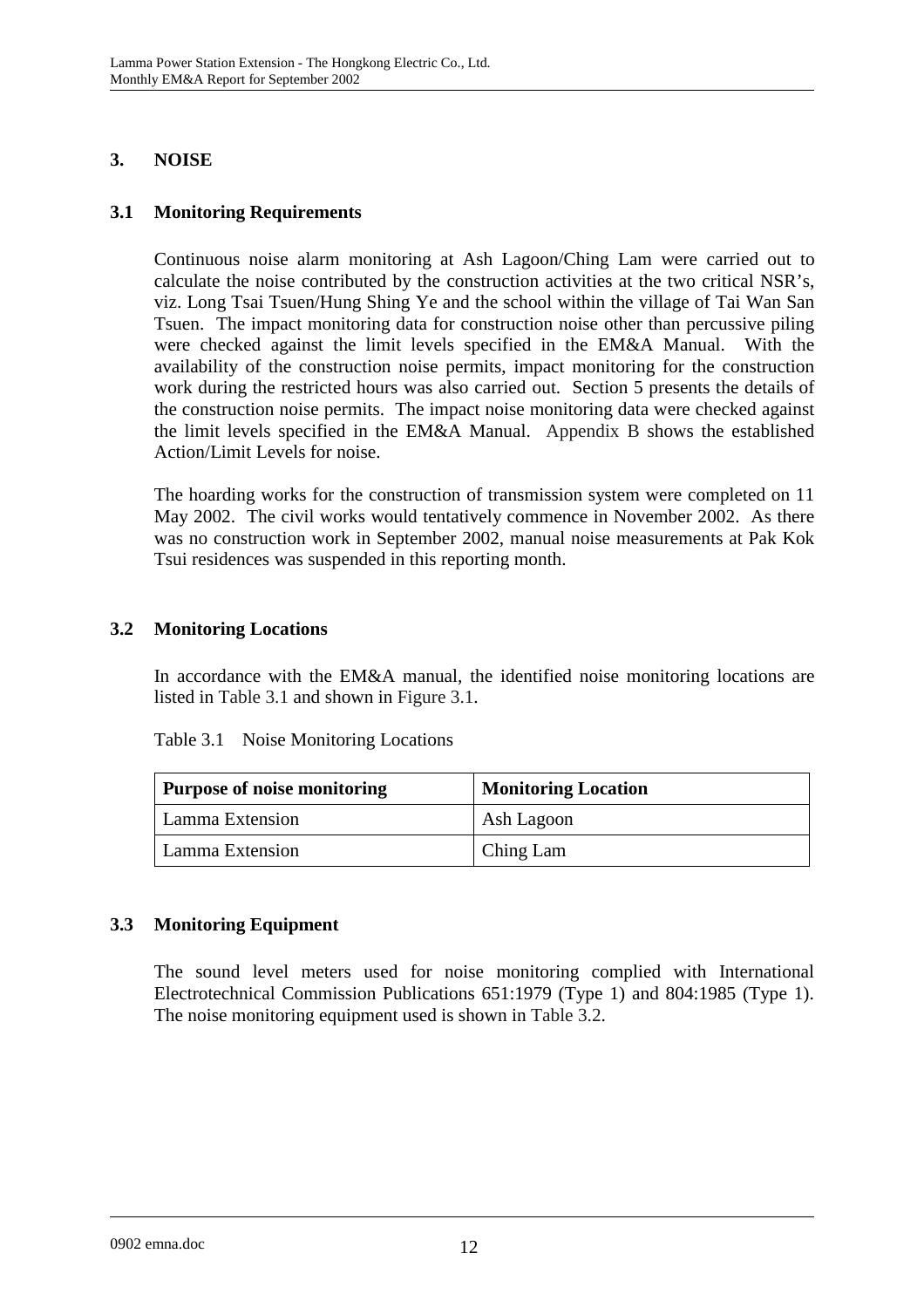| Equipment              | Model                |  |
|------------------------|----------------------|--|
| Sound level meter      | Rion NA-27 and NL-31 |  |
| Sound level calibrator | Rion NC-74           |  |

#### **3.4 Monitoring Parameters, Frequency and Duration**

Continuous alarm monitoring of A-weighted Leq levels was carried out at Ash Lagoon and Ching Lam. The measurement duration and parameter of noise monitoring were presented in Table 3.3 as follows:

| Location                | <b>Time Period</b>                                                                                   | <b>Frequency</b>                         | <b>Parameter</b>   |
|-------------------------|------------------------------------------------------------------------------------------------------|------------------------------------------|--------------------|
|                         | Daytime:<br>0700-1900 hrs on normal<br>weekdays                                                      | Daytime:<br>30 minutes                   | 30-min $L_{Aea}$   |
| Ash Lagoon<br>Ching Lam | Evening-time $&$ holidays:<br>$0700-2300$ hrs on holidays;<br>and 1900-2300 hrs on all<br>other days | Evening-time<br>& holidays:<br>5 minutes | 5-min $L_{Aeq}$    |
|                         | Night-time:<br>2300-0700 hrs of next day                                                             | Night-time:<br>5 minutes                 | $5$ -min $L_{Aeq}$ |

### **3.5 Monitoring Procedures and Calibration Details**

#### *Monitoring Procedures*

### *Continuous Noise Monitoring for Lamma Extension Construction*

The measured noise levels (MNL's) were collected at the noise alarm monitoring stations at Ash Lagoon and Ching Lam. The notional background noise levels (viz. baseline noise data at Ash Lagoon and Ching Lam) were applied to correct the corresponding MNL's in 30-min/5-min  $L_{Aea}$ .

A wind speed sensor was installed at Station Building Rooftop. The wind speed signal was used to determine whether the data from Ash Lagoon and Ching Lam noise alarm monitoring stations were affected. The instantaneous data was discarded in case the instantaneous wind speed exceeded 10 m/s. The 30-min/5-min  $L_{Aeq}$  was considered valid only if the amount of valid data was equal to or above 70%.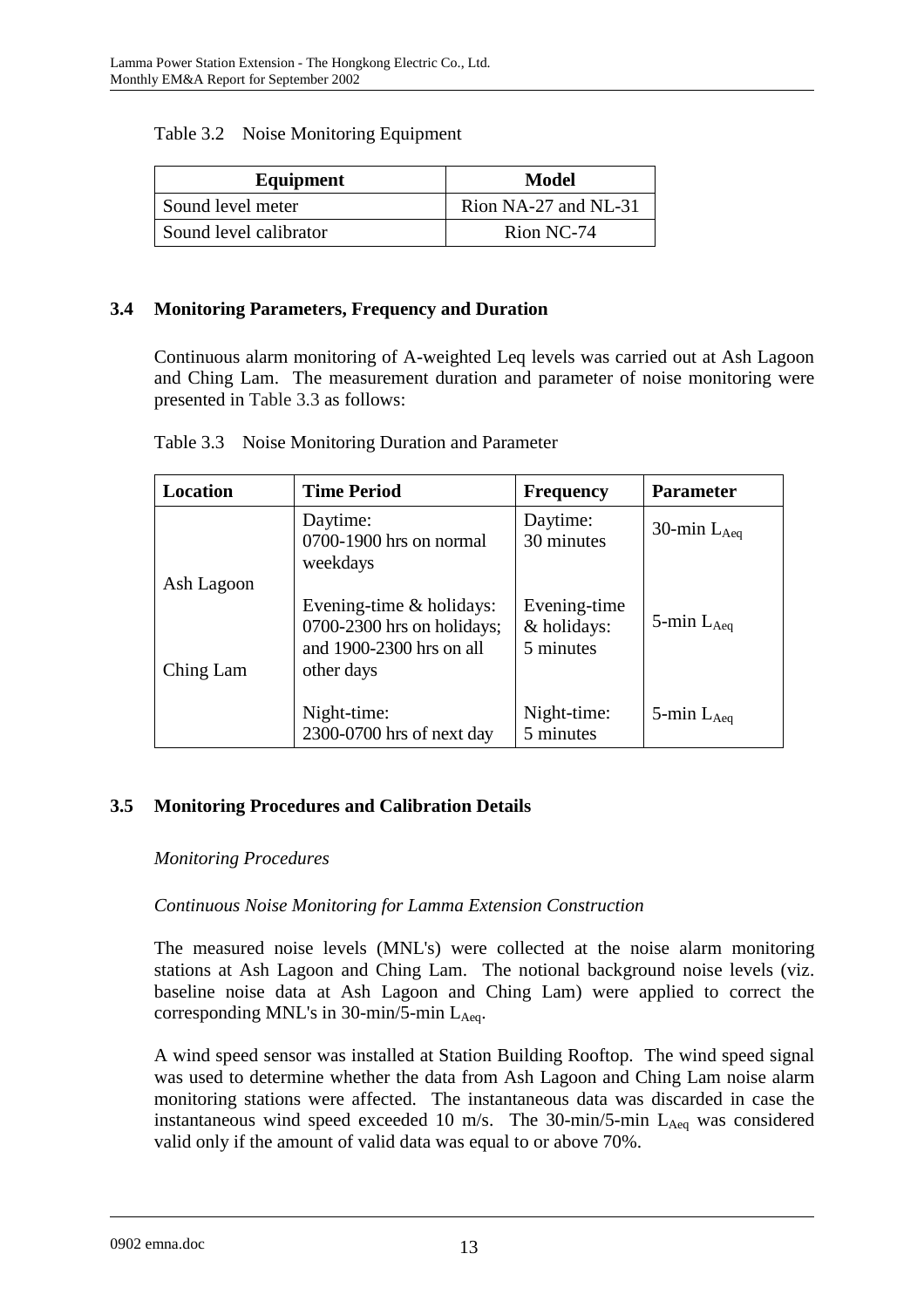When calibrating the noise measuring equipment, all observations around the monitoring stations, which might have affected the monitoring results, were recorded.

#### *Equipment Calibration*

The sound level meters and calibrators have been verified by the manufacturer or accredited laboratory. Equipment for continuous noise monitoring was calibrated at site on a monthly basis. Calibration details are shown in Appendix G.

#### **3.6 Results and Observations**

Continuous noise monitoring was conducted at the two monitoring stations at Ash Lagoon and Ching Lam. All monitoring results and their graphical presentations are provided in Appendix E.

Two marginal Limit level exceedances were recorded at NSR at Long Tsai Tsuen/Hung Shing Ye on 5/9/2002 01:25-01:35. The contractor has been instructed to immediately stop the relevant noisy construction activities. The exceedances were caused by the construction contractor who used the loudspeaker in the tug boat for communication. Contractors have been reminded again to prohibit the use of any loudspeaker within the site during the restricted hours. With the implementation of the remedial measures, it is believed that the possible noise problems arising from the use of loudspeaker could be alleviated. EPD, IEC, Engineer and construction contractors have been informed of the Limit level exceedances.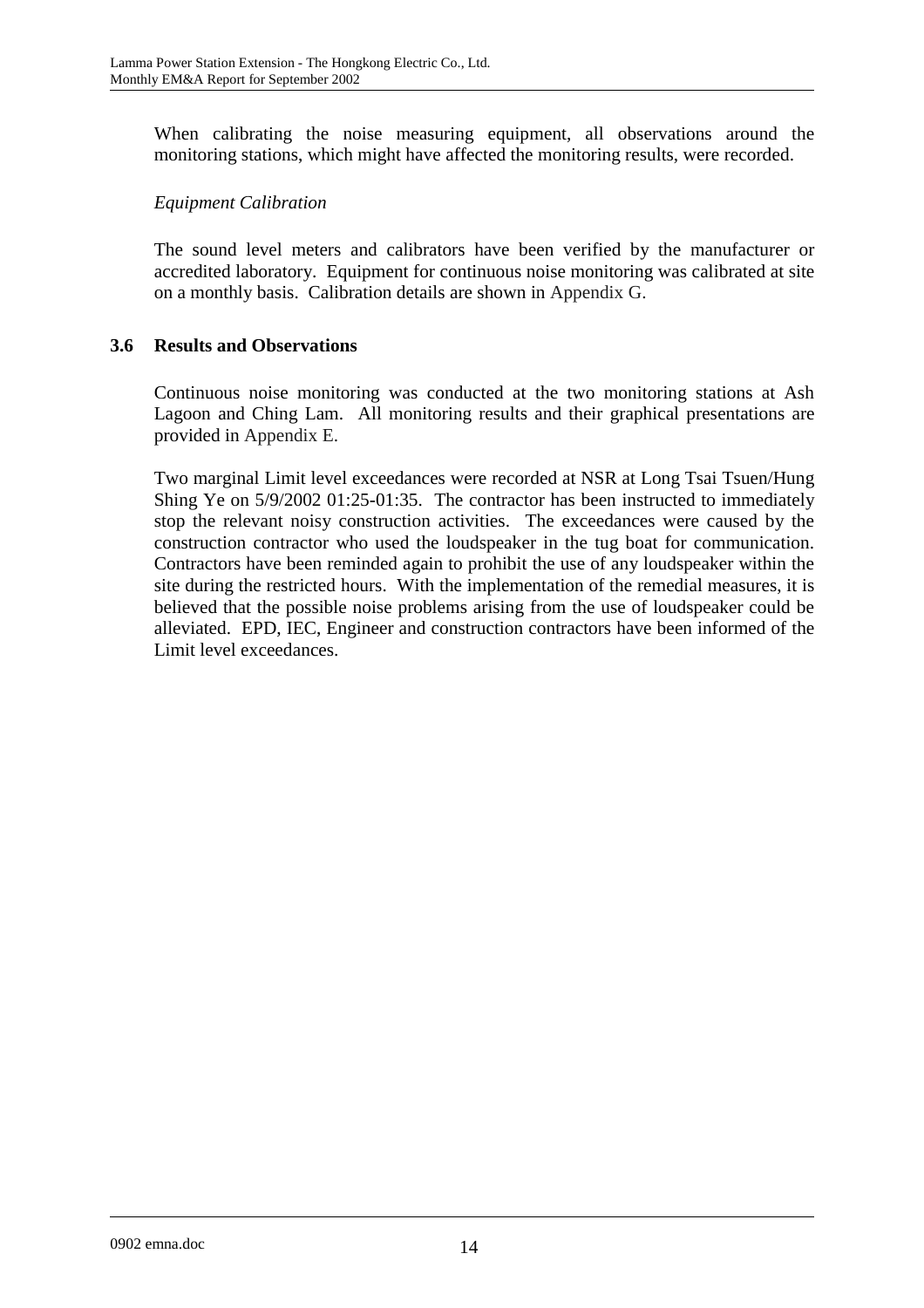

Figure 3.1 Location of Noise Monitoring Stations

0902 emna.doc 15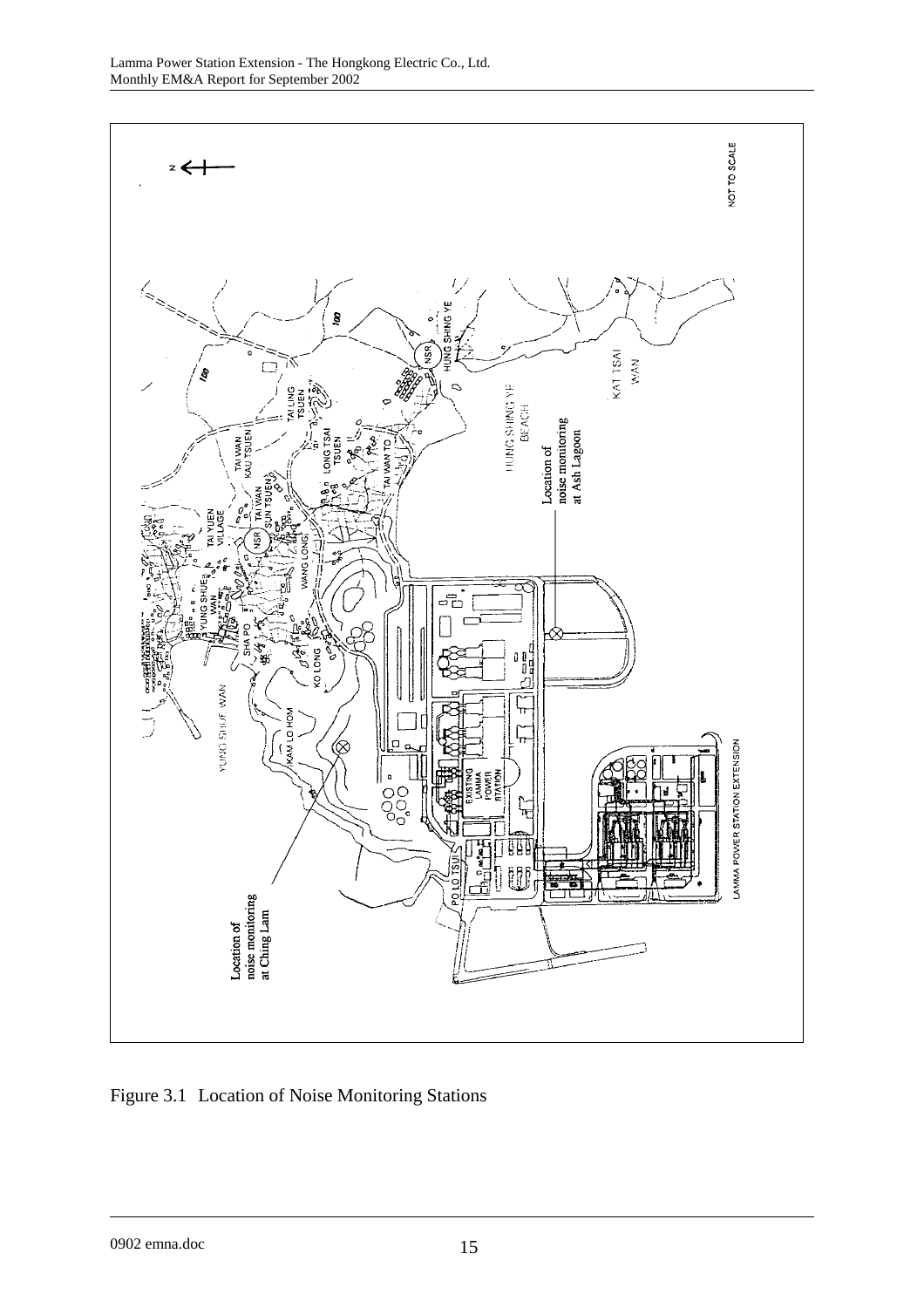# **4. WATER QUALITY MONITORING**

### **4.1 Monitoring Requirements**

After the closure of the seawall for the reclamation site in July 2002, post project monitoring work for marine water quality was started in August 2002 in the same manner as impact monitoring work and was completed on 19 September 2002. After successful completion of post project monitoring, no further marine water quality monitoring would be required.

Post project marine water quality monitoring was carried out at the monitoring locations adjacent to the construction site. The monitoring data were checked against the AL levels set out in the Baseline Monitoring Report (Construction Phase). As there were no activities for the laying of the gas pipeline in the reporting month, no water quality impact monitoring at the relevant stations was carried out.

### **4.2 Monitoring Locations**

A total of 12 water quality monitoring locations were selected. 7 Sensitive Receiver (SR) stations were chosen on the basis of their proximity to the construction site, 5 Marine Control stations (C) as recommended in the EIA were selected to facilitate comparison of the water quality of the SR stations with ambient water quality conditions. Table 4.1 describes the locations of these monitoring stations. Their locations are shown in Figure 4.1.

| <b>Type</b>     | <b>Monitoring</b><br><b>Location</b> | <b>HK Metric</b><br>Grid E  | <b>HK Metric</b><br><b>Grid N</b> |
|-----------------|--------------------------------------|-----------------------------|-----------------------------------|
| Sensitive       | SR1                                  | 830 224                     | 811 528                           |
| Receiver        | SR <sub>2</sub>                      | 829 004                     | 810 903                           |
| <b>Stations</b> | SR <sub>3</sub>                      | 829 194<br>$(829\;166)^{1}$ | 808 600<br>$(808592)^{1}$         |
|                 | SR4                                  | 830 119                     | 808 650                           |
|                 | SR5                                  | 830 386                     | 807 189                           |
|                 | SR <sub>6</sub>                      | 829 977                     | 805 758                           |
|                 | SR7                                  | 829 566                     | 804 545                           |
| Marine          | C1                                   | 830 542                     | 813 492                           |
| Control         | C <sub>2</sub>                       | 828 608                     | 813 492                           |
| <b>Stations</b> | C <sub>3</sub>                       | 826 776                     | 809 978                           |
|                 | C <sub>4</sub>                       | 826 776                     | 806 464                           |
|                 | C <sub>5</sub>                       | 830 440                     | 802 186                           |

Table 4.1 Water Quality Monitoring Locations

*1. Due to the construction programme, the monitoring location SR3 was slightly shifted since the monitoring on 16th April 2001. EPD has verbally been informed of the shift of the monitoring location.*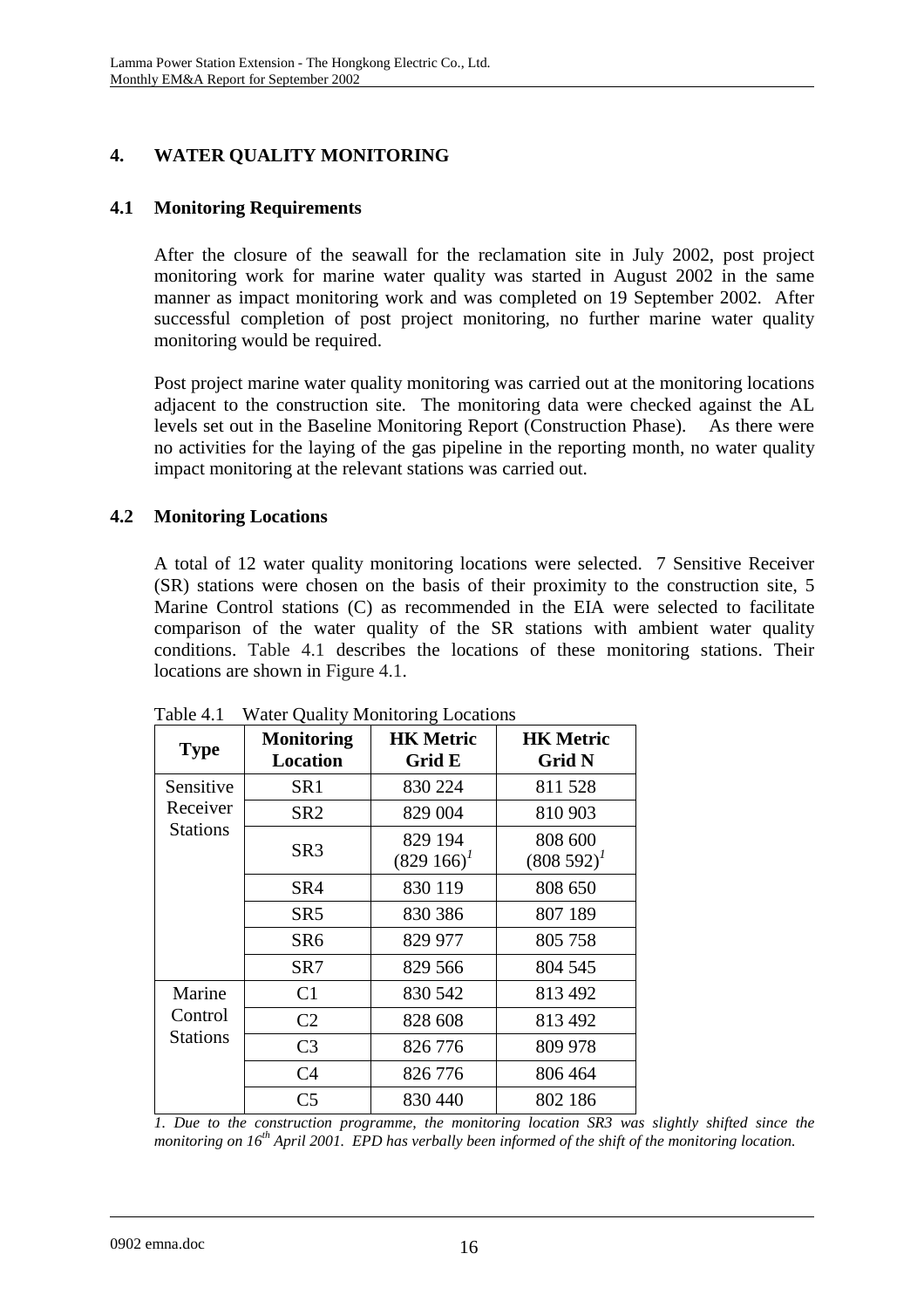# **4.3 Monitoring Equipment**

Table 4.2 summarizes the equipment used in the water-quality monitoring programme.

Table 4.2 Water Quality Monitoring Equipment

| Equipment                                | <b>Detection Limit</b>                                                                                                                                                                                                                                                           |
|------------------------------------------|----------------------------------------------------------------------------------------------------------------------------------------------------------------------------------------------------------------------------------------------------------------------------------|
| YSI 6920 Water<br><b>Quality Monitor</b> | Temperature: -5 to 45 <sup>0</sup> C; +/- 0.15 <sup>0</sup> C<br>Salinity: 0 to 70 ppt; $\pm$ /- 0.1 ppt<br>Dissolved Oxygen: 0 to $200\%$ ; +/- 0.2%<br>0 to 20 mg/L; $+/-$ 0.2 mg/L<br>Turbidity: 0 to 000 NTU; $+/-$ 5% of the<br>range<br>pH: 0 to 14 units; $+/- 0.2$ units |
| Trimble NT300D GPS                       | Accuracy better than 3m                                                                                                                                                                                                                                                          |

### **4.4 Monitoring Parameters, Frequency and Duration**

Table 4.3 summarizes the monitoring parameters, frequencies and total duration of water quality monitoring. The monitoring schedule for reporting month is shown in Appendix C.

| <b>Monitoring</b><br><b>Stations</b>                                                                                                                          | <b>Parameters</b>                                                                                                                            | <b>Frequency</b>        | No. of<br><b>Depths</b>                  | No. of<br><b>Samples</b>     |
|---------------------------------------------------------------------------------------------------------------------------------------------------------------|----------------------------------------------------------------------------------------------------------------------------------------------|-------------------------|------------------------------------------|------------------------------|
| <b>Sensitive Receiver</b><br><b>Stations</b><br>SR1, SR2, SR4,<br>SR5, SR6 & SR7<br>Marine Control<br><b>Stations</b><br>$C1, C2, C3, C4$ &<br>C <sub>5</sub> | Depth, m<br>Temperature, oC<br>Salinity, ppt<br>DO, mg/L<br>DO Saturation,<br>$\frac{0}{0}$<br>Turbidity, NTU<br>SS, mg/L<br>$\bullet$<br>pH | Three times<br>per week | 3<br>Surface,<br>Mid-Depth<br>and Bottom | Mid-ebb<br>and Mid-<br>flood |

| Table 4.3 Water Quality Monitoring Parameters and Frequency |  |  |
|-------------------------------------------------------------|--|--|
|                                                             |  |  |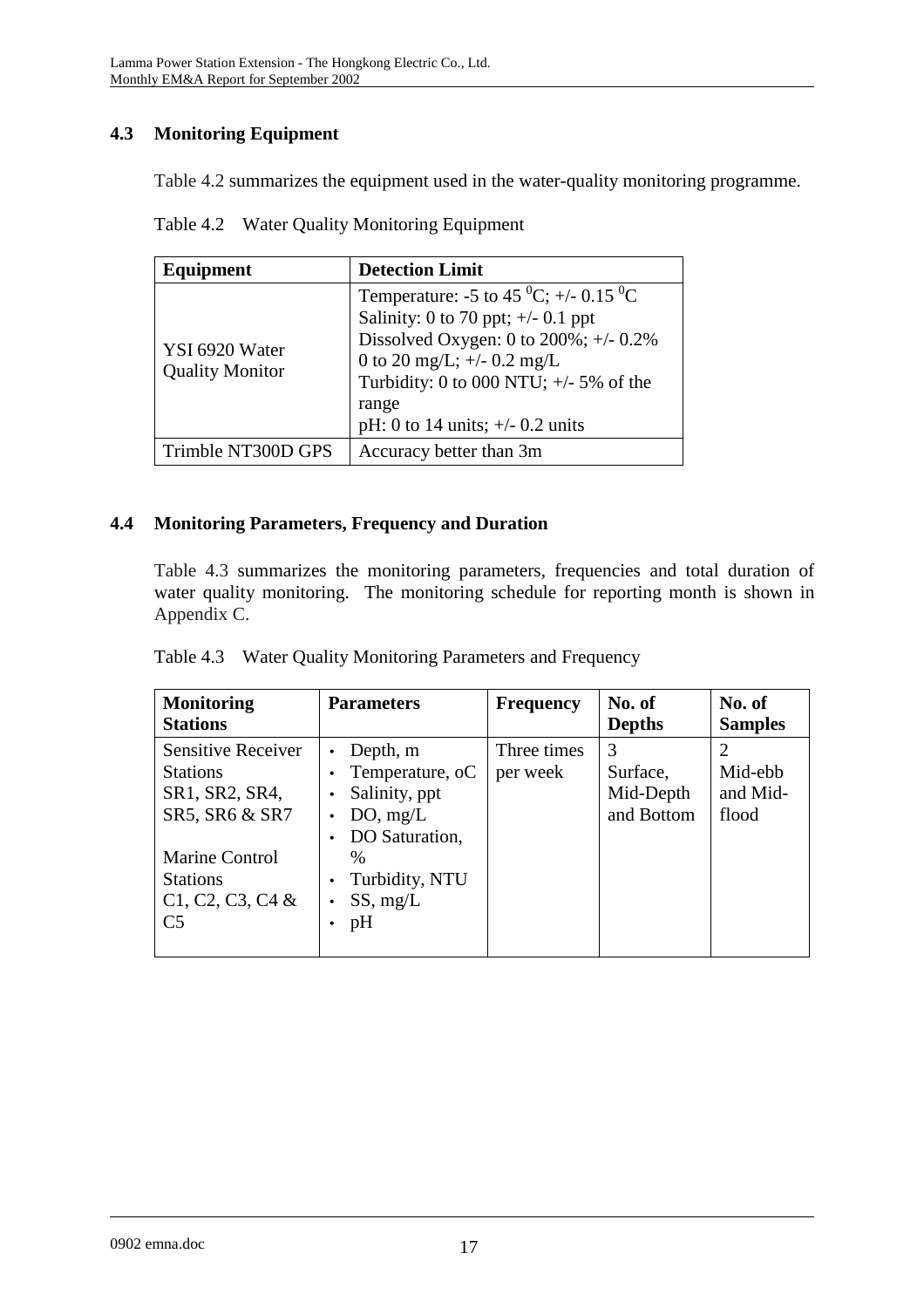# **4.5 Monitoring Procedures and Calibration Details**

### *Monitoring Procedures*

- The monitoring stations were accessed using survey boat to within 3m, guided by Differential Global Positioning System (DGPS).
- The depth of the monitoring location was measured using depth meter in order to determine the sampling depths. Afterwards, the water sampler was lowered into the water to the required depths of sampling. Upon reaching the pre-determined depth, a messenger to activate the sampler was then released to travel down the wire. The water sample was sealed within the sampler before retrieving.
- All in-situ measurements at each monitoring stations were taken at 3 water depths, where appropriate, namely 1m below water surface, mid-depth, and 1 meter from seabed, except where the water depth was less than 6m, the mid-depth measurement was omitted. If the water depth was less than 3m, only the middepth position was monitored.
- At each measurement/sampling depth, two consecutive measurements were taken. The probes were retrieved out of the water after the first measurement and then redeployed for the second measurement. Where the difference in the value between the first and the second readings of each set was more than 25% of the value of the first reading, the reading was discarded and further samplings were taken.
- The duplicate water samples for physical and chemical analysis were stored into a pre-labelled high-density polyethylene (HDPE) bottle pre-rinsed with the same water samples. The sample bottles were than packed in a cool-box (cooled to  $4^{\circ}C$ without being frozen) and delivered to a HOKLAS Laboratory for analysis upon the completion of each round of sampling.
- In addition, field information such as the general meteorological conditions and any observations regarding any significant activities in the vicinity of each monitoring location were also recorded. Major water pollution sources, if any, were identified and recorded.

### *Equipment Calibration*

The equipment deployed for in-situ measurement of marine water quality was calibrated before use. The methodologies for the calibration follow the instruction manuals provided by the corresponding manufacturers. The calibration records are shown in Appendix G.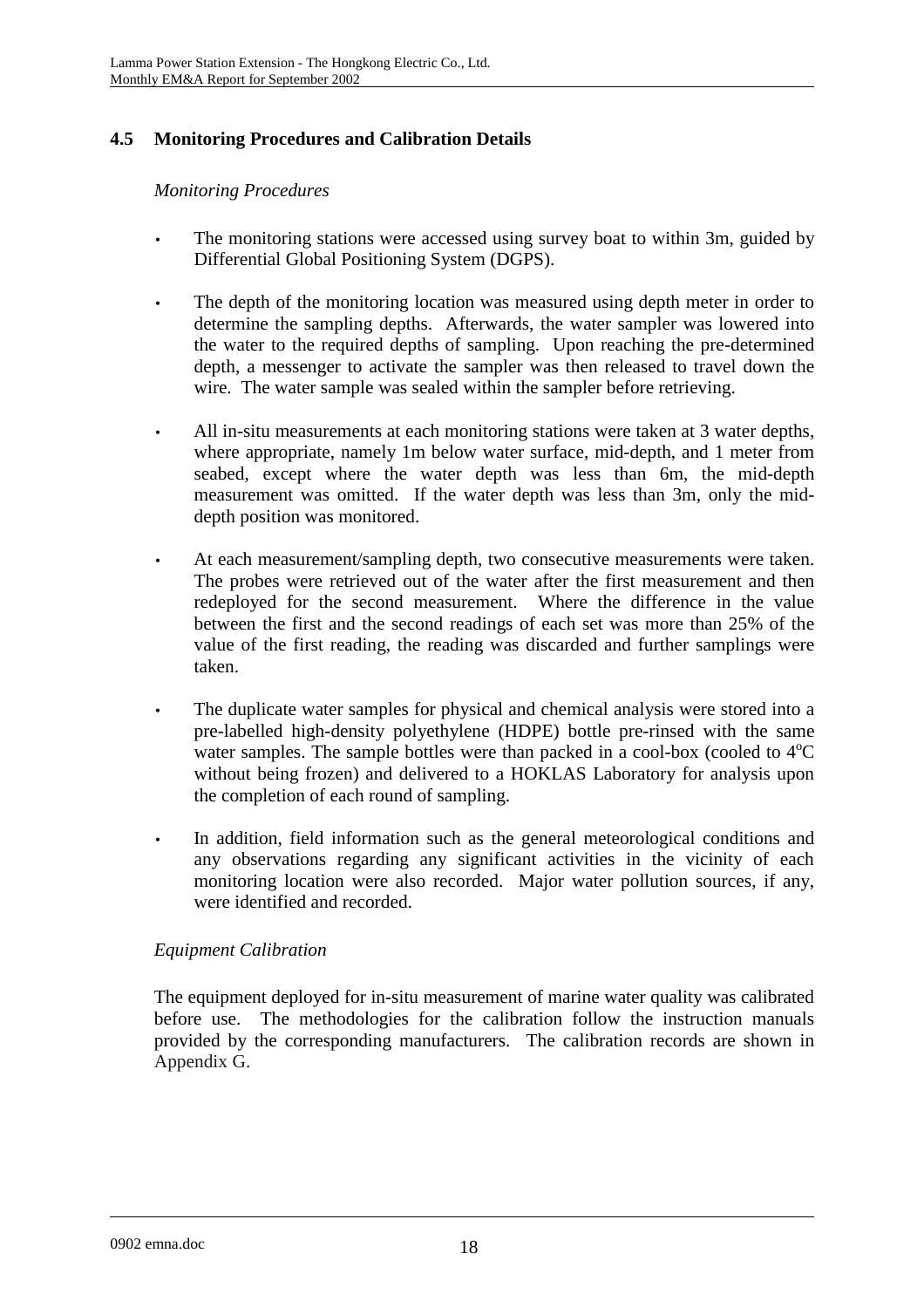### *Laboratory Analysis & QA/QC*

The collected marine water samples were analyzed for Suspended Solids with methodologies summarized in Table 4.4.

Table 4.4 Laboratory Analysis Methodologies of Marine Water Samples

| <b>Method</b><br><b>Parameter</b> |                   | <b>Limit of Reporting (mg/L)</b> |
|-----------------------------------|-------------------|----------------------------------|
| Suspended Solids                  | APHA 17 ed 2540 D |                                  |

In order to ensure that the laboratory analysis works were carried out properly, stringent QA/QC procedures (which includes the sample preparation as well as the subsequent instrumentation analysis) were followed. According to the requirements stipulated in the EM&A Manual, QA/QC requirements for laboratory testing include:

- 1) "Blind" duplicate samples analysis of 10% collected marine water samples; and
- 2) in-house QA/QC procedures of the testing laboratory (this includes the use of blank, batch duplicates and quality control samples).

### *Blind Duplicate:*

In order to cross check the precision of the measurement results obtained from the laboratory analysis, "blind" duplicate samples of 10% of the collected marine water samples were analysed alongside the normal samples. The sample codes for the "blind" duplicates were determined by the sampling team and are not identifiable by the laboratory. The results of the "blind" duplicate samples are summarized in Appendix G.

A total of 576 sets of samples (for Suspended Solids analysis) were received during the marine monitoring period including both ebb and flood tides. At least 5% laboratory blanks, batch duplicates, quality control samples and recovery tests for each parameter were conducted. The acceptance criteria are outlined in each type of Quality Control data.

### *Blank:*

A laboratory blank is an analyte free matrix to which all reagents are added in the same volumes or proportions as used in the standard sample preparation to monitor contamination introduced in laboratory. All the laboratory blank values and acceptance criterion of suspended solids are summarized in Appendix G.

### *Batch Duplicate:*

Batch duplicate is an intra-laboratory split sample randomly selected from the sample batch to monitor the method precision in a given matrix. The acceptance limit of duplicate values of suspended solids and their duplicate results are summarized in Appendix G.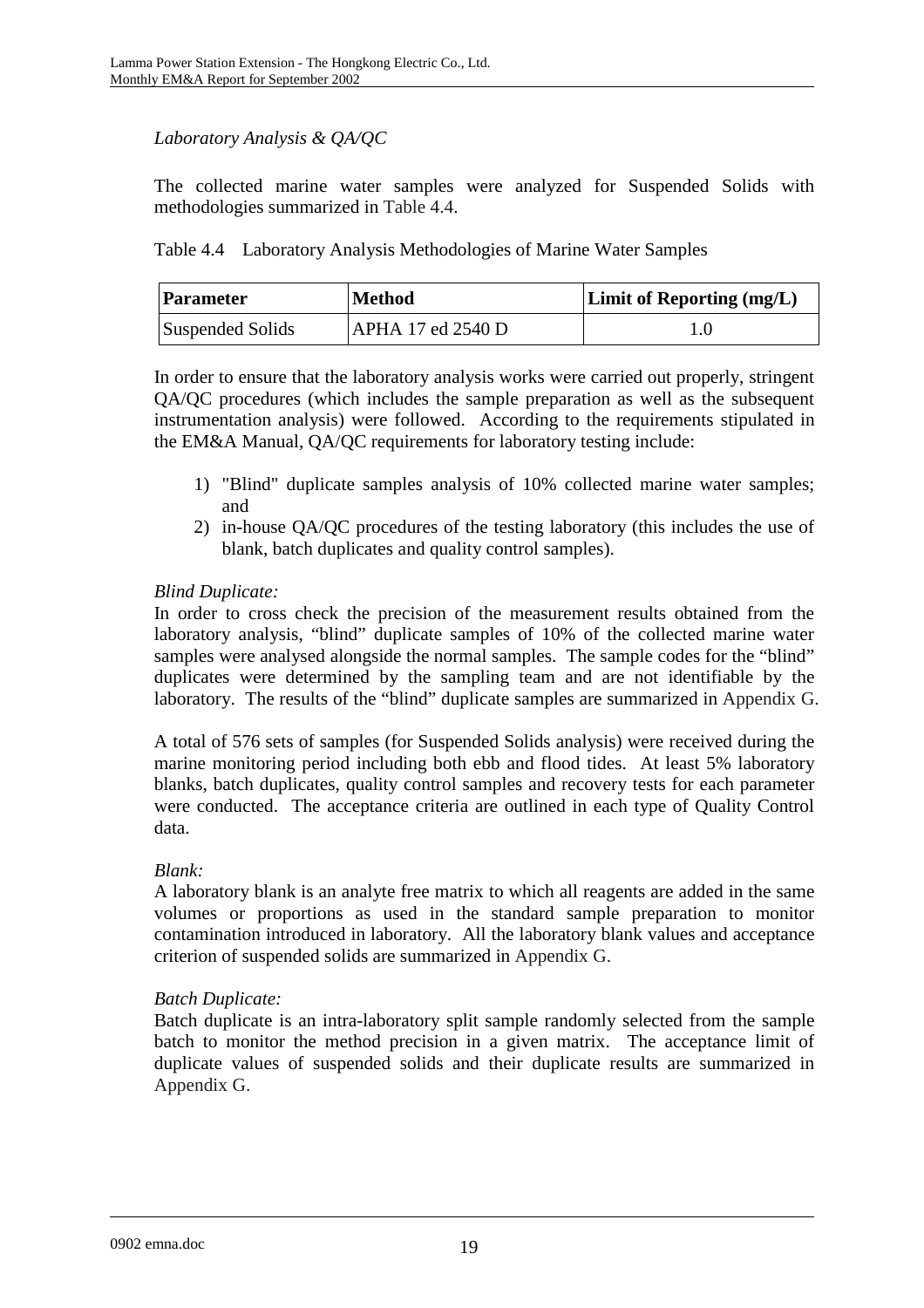### *Quality Control Sample:*

The quality control sample is the analysis of a material with a known concentration of contaminants to determine the accuracy of results in a given matrix. The quality control samples results for suspended solids are shown in Appendix G.

The QA/QC results in Appendix G indicated that the laboratory analysis works of the collected marine water samples were properly carried out and the measurement results obtained were valid in accordance with the Hong Kong Laboratory Accreditation Scheme (HOKLAS) requirements. On the other hand, the "blind" duplicate measurement results indicated that the precision of the measurements for Suspended Solids are in compliance with the HOKLAS requirements.

### **4.6 Results and Observations**

Due to adverse weather conditions, the marine water monitoring work on  $11<sup>th</sup>$ September 2002 was rescheduled to  $19<sup>th</sup>$  September 2002. Other than that, the postproject monitoring was conducted as scheduled in the reporting month. All monitoring data and graphical presentation of the monitoring results are provided in Appendix F. There was no Action / Limit Level exceedance for water quality in the reporting month. Final EM&A summary on marine water quality around the construction site will be provided in the forthcoming annual EM&A report (2002).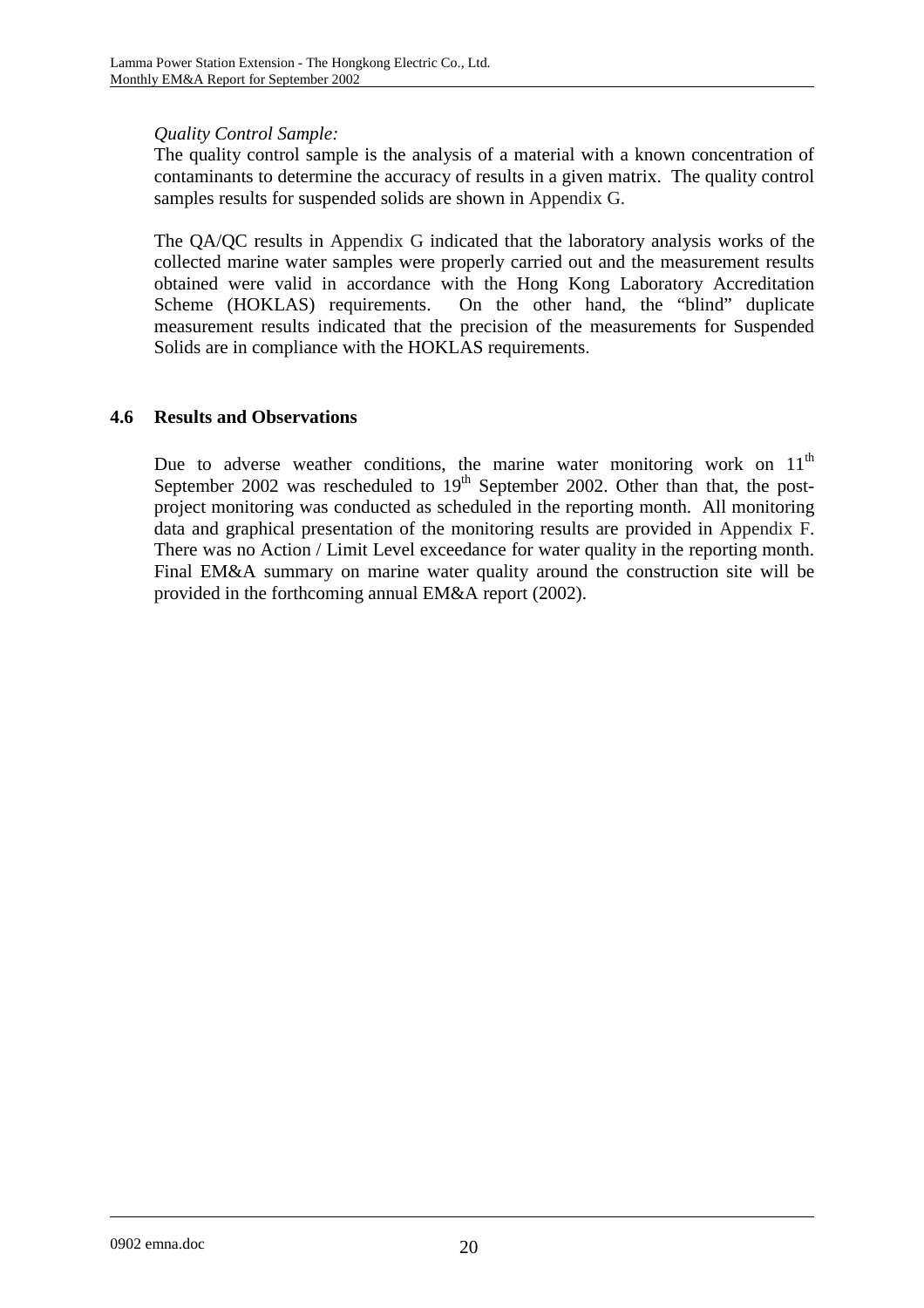

Figure 4.1 Location of Water Quality Monitoring Stations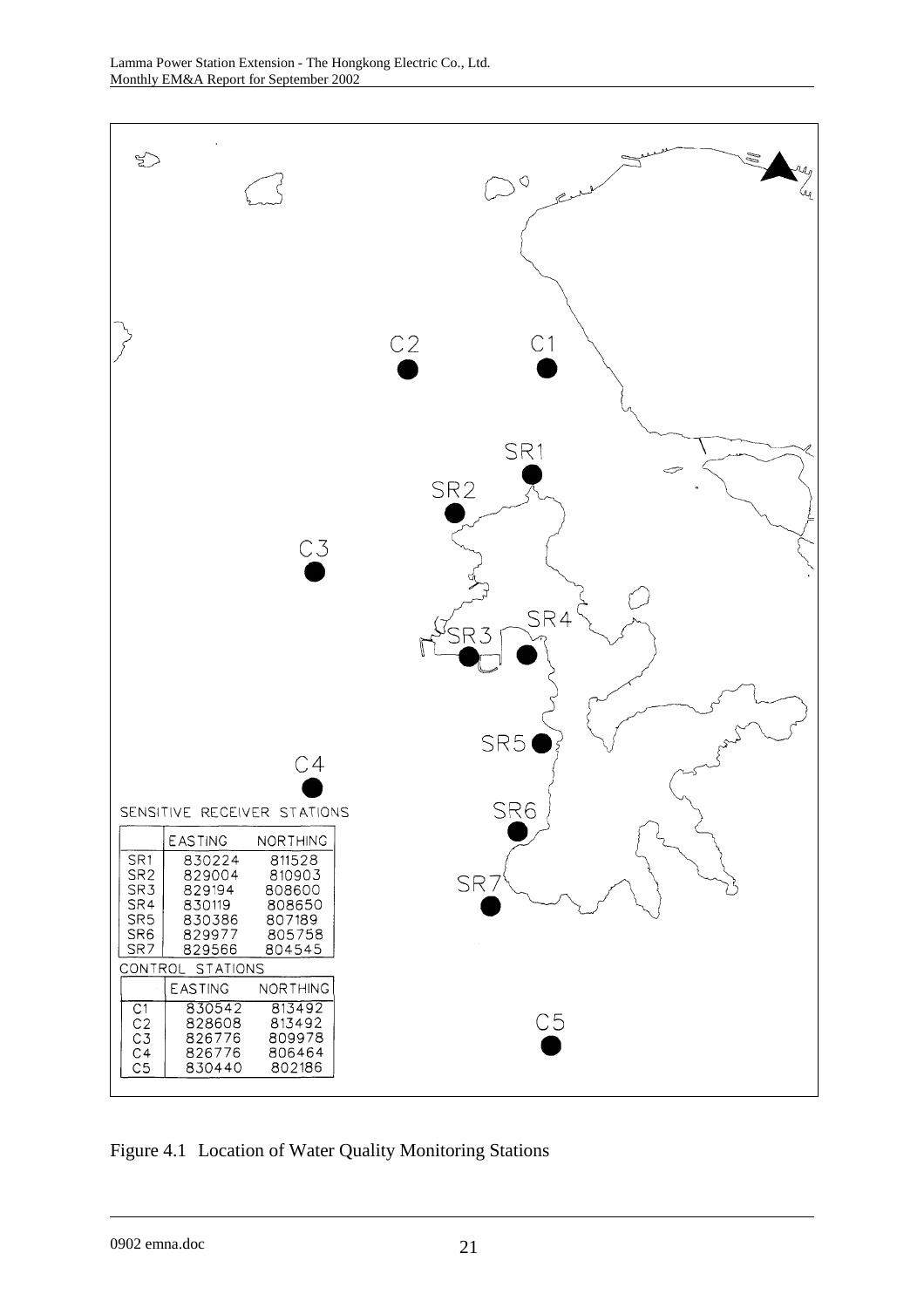# **5. ENVIRONMENTAL AUDIT**

### **5.1 Review of Environmental Monitoring Procedures**

The environmental monitoring procedures were regularly reviewed by the Environmental Team. No modification to the existing monitoring procedures was recommended.

### **5.2 Assessment of Environmental Monitoring Results**

*Monitoring results for Air Quality, Noise and Water Quality* 

The environmental monitoring results for Air Quality, Noise and Water Quality in the reporting month presented in sections 2,3 and 4 respectively are summarized in Table 5.1.

| <b>Item</b>    | <b>Parameter</b><br><b>Monitored</b>                                                            | <b>Monitoring</b><br><b>Period</b> | No. of<br><b>Exceedances In</b> |                       | <b>Event/Action Plan</b><br><b>Implementation Status</b>                                                                                                                                                               |
|----------------|-------------------------------------------------------------------------------------------------|------------------------------------|---------------------------------|-----------------------|------------------------------------------------------------------------------------------------------------------------------------------------------------------------------------------------------------------------|
|                |                                                                                                 |                                    | <b>Action</b><br><b>Level</b>   | Limit<br><b>Level</b> | and Results                                                                                                                                                                                                            |
| Air            |                                                                                                 |                                    |                                 |                       |                                                                                                                                                                                                                        |
| 1              | <b>Ambient TSP</b><br>$(24$ -hour)                                                              | $01/09/02$ -<br>30/09/02           | $\Omega$                        | $\Omega$              |                                                                                                                                                                                                                        |
| $\overline{2}$ | <b>Ambient TSP</b><br>$(1-hour)$                                                                | $01/09/02$ -<br>30/09/02           | $\Omega$                        | $\Omega$              |                                                                                                                                                                                                                        |
| Noise          |                                                                                                 |                                    |                                 |                       |                                                                                                                                                                                                                        |
| 1              | Noise level at the<br>critical NSR's<br>predicted by the<br>noise alarm<br>monitoring<br>system | $01/09/02$ -<br>30/09/02           | $\Omega$                        | $\overline{2}$        | Two marginal noise Limit level<br>exceedances were recorded at<br>NSR at Long Tsai Tsuen/Hung<br>Shing Ye on 5/9/2002 01:25-<br>01:35. Please refer to Section 3<br>for the detail actions taken.                      |
| $\mathfrak{D}$ | Manual noise<br>monitoring at the<br>Pak Kok Tsui<br>residences                                 | $01/09/02$ -<br>30/09/02           | N/A                             | N/A                   | Hoarding works at Pak Kok Tsui<br>were completed on 11/5/2002.<br>Civil works would tentatively<br>commence in November.<br>Manual noise monitoring was<br>suspended during the period<br>from 12/5/2002 to 30/9/2002. |
| Water          |                                                                                                 |                                    |                                 |                       |                                                                                                                                                                                                                        |
| 1              | DO<br>(Surface $&$<br>Middle)                                                                   | $01/09/02$ -<br>19/09/02           | $\Omega$                        | $\Omega$              |                                                                                                                                                                                                                        |

|  |  |  |  | Table 5.1 Summary of AL Level Exceedances on Monitoring Parameters |
|--|--|--|--|--------------------------------------------------------------------|
|--|--|--|--|--------------------------------------------------------------------|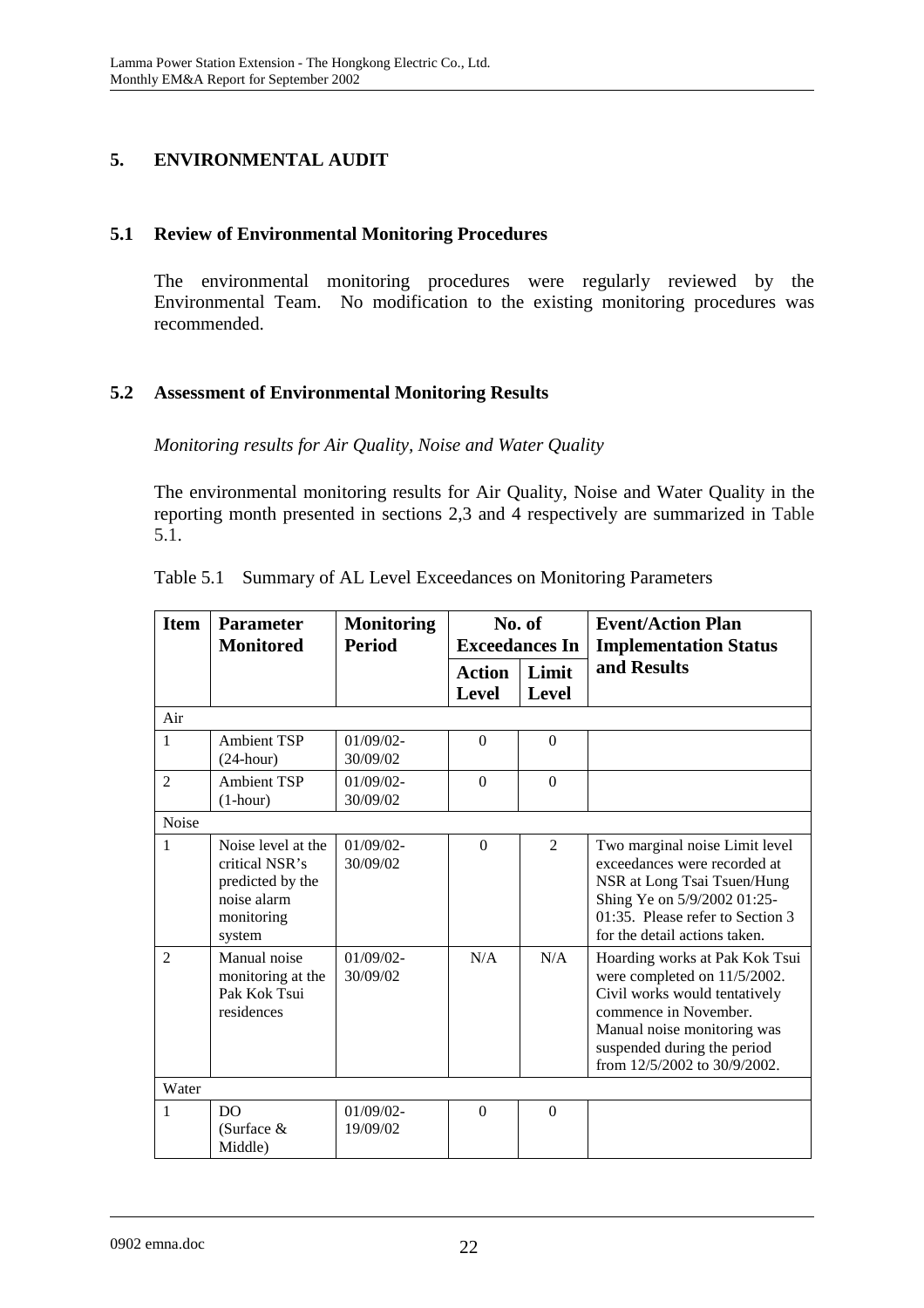| <b>Item</b>    | <b>Parameter</b><br><b>Monitored</b> | <b>Monitoring</b><br><b>Period</b> | No. of<br><b>Exceedances In</b> |                       | <b>Event/Action Plan</b><br><b>Implementation Status</b> |
|----------------|--------------------------------------|------------------------------------|---------------------------------|-----------------------|----------------------------------------------------------|
|                |                                      |                                    | <b>Action</b><br><b>Level</b>   | Limit<br><b>Level</b> | and Results                                              |
| $\mathfrak{D}$ | DO (Bottom)                          | $01/09/02$ -<br>19/09/02           | $\Omega$                        | 0                     |                                                          |
| $\mathcal{F}$  | <b>SS</b>                            | $01/09/02$ -<br>19/09/02           | $\Omega$                        | $\Omega$              |                                                          |
| $\overline{4}$ | Turbidity                            | $01/09/02$ -<br>19/09/02           | $\Omega$                        | $\theta$              |                                                          |

### *Waste Management Records*

The estimated amounts of different types of waste generated in September 2002 are shown in Table 5.2.

| Table 5.2 Estimated Amounts of Waste Generated in September 2002 |  |  |
|------------------------------------------------------------------|--|--|
|                                                                  |  |  |

| <b>Waste Type</b>     | <b>Examples</b>           | <b>Estimated Amount</b> |
|-----------------------|---------------------------|-------------------------|
| <b>General Refuse</b> | Domestic wastes collected | $6.7$ Ton               |
|                       | on site                   |                         |
| <b>Recycled Paper</b> | Domestic wastes collected | $5$ kg                  |
|                       | on site                   |                         |
| <b>Aluminum Cans</b>  | Domestic wastes collected | $5$ kg                  |
|                       | on site                   |                         |

### **5.3 Site Environmental Audit**

Site audits were carried out by ET on a weekly basis to monitor environmental issues at the construction sites to ensure that all mitigation measures were implemented timely and properly. The site conditions were generally satisfactory. All required mitigation measures were implemented. The weekly site inspection results are attached in Appendix I.

### **5.4 Status of Environmental Licensing and Permitting**

All permits/licenses obtained for the project are summarised in Table 5.3.

Table 5.3 Summary of Environmental Licensing and Permit Status

| <b>Description</b> | Permit No.    | <b>Valid Period</b> |                | <b>Highlights</b> | <b>Status</b> |
|--------------------|---------------|---------------------|----------------|-------------------|---------------|
|                    |               | From                | To             |                   |               |
| Varied             | EP-071/2000/B | 13/07/01            | $\blacksquare$ | The whole         | Valid         |
| Environmental      |               |                     |                | construction work |               |
| Permit             |               |                     |                | site.             |               |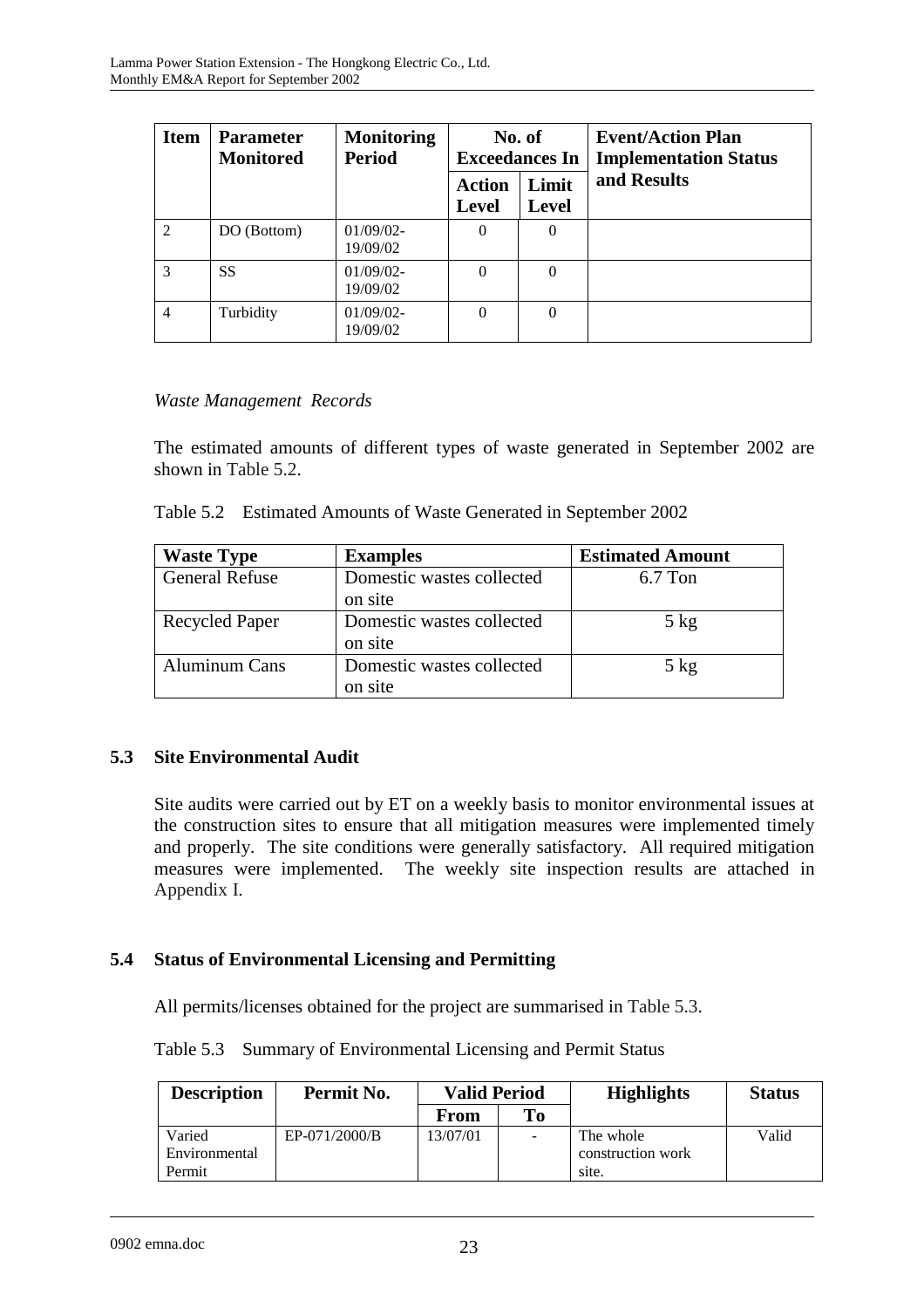| <b>Description</b>                                   | Permit No.               | <b>Valid Period</b>           |          | <b>Highlights</b>                                                                                                                                                              | <b>Status</b> |
|------------------------------------------------------|--------------------------|-------------------------------|----------|--------------------------------------------------------------------------------------------------------------------------------------------------------------------------------|---------------|
|                                                      |                          | T <sub>0</sub><br><b>From</b> |          |                                                                                                                                                                                |               |
| Construction<br>Noise Permit                         | GW-UW0076-02             | 17/04/02                      | 09/09/02 | 8 groups (A-H) of<br>PME's are assigned.                                                                                                                                       | Superseded    |
|                                                      |                          |                               |          | Only one group can<br>be used. Group G<br>and H shall not be<br>operated between<br>23:00 and 07:00 on<br>next day.                                                            |               |
| Construction<br>Noise Permit                         | GW-UW0099-02             | 07/05/02                      | 06/11/02 | Operation of specified<br>PME's allowed<br>during the restricted<br>hour (23:00-07:00 on<br>next day). 2 groups<br>of PME's are<br>assigned and only one<br>group can be used. | Valid         |
| Construction<br>Noise Permit                         | GW-UW0191-02             | 22/07/02                      | 14/01/03 | Operation of specified<br>PME's allowed<br>during the restricted<br>hours (07:00-23:00 on<br>holidays and 19:00-<br>23:00 on all other<br>days)                                | Valid         |
| Construction<br>Noise Permit                         | GW-UW0262-02             | 10/09/02                      | 09/03/03 | 8 groups (A-H) of<br>PME's are assigned.<br>Only one group can<br>be used. Group G<br>and H shall not be<br>operated between<br>23:00 and 07:00 on<br>next day.                | Valid         |
| Registration of<br>Chemical<br><b>Waste Producer</b> | WPN5213-912-<br>G1050-01 | 01/06/02                      |          | Unit L9 piling<br>foundation work.                                                                                                                                             | Valid         |
| Dumping<br>Permit                                    | EP/MD/03-002             | 12/06/02                      | 11/12/02 | Dumping at South<br>Cheung Chau<br>Disposal Area; Unit<br>L9 piling foundation<br>work.                                                                                        | Valid         |
| Dumping<br>Permit                                    | EP/MD/03-075             | 14/09/02                      | 13/01/03 | Dumping at South<br>Cheung Chau<br>Disposal Area; Main<br>& East bridge - bored<br>pile foundation                                                                             | Valid         |
| Waste Water<br>Discharge<br>Licence                  | EP742/912/006414I        | 10/6/02                       | 30/6/07  | Socketted H-piling<br>works                                                                                                                                                    | Valid         |
| Waste Water<br>Discharge<br>Licence                  | EP742/912/006634I        | 16/7/02                       | 31/7/07  | Bored piling works                                                                                                                                                             | Valid         |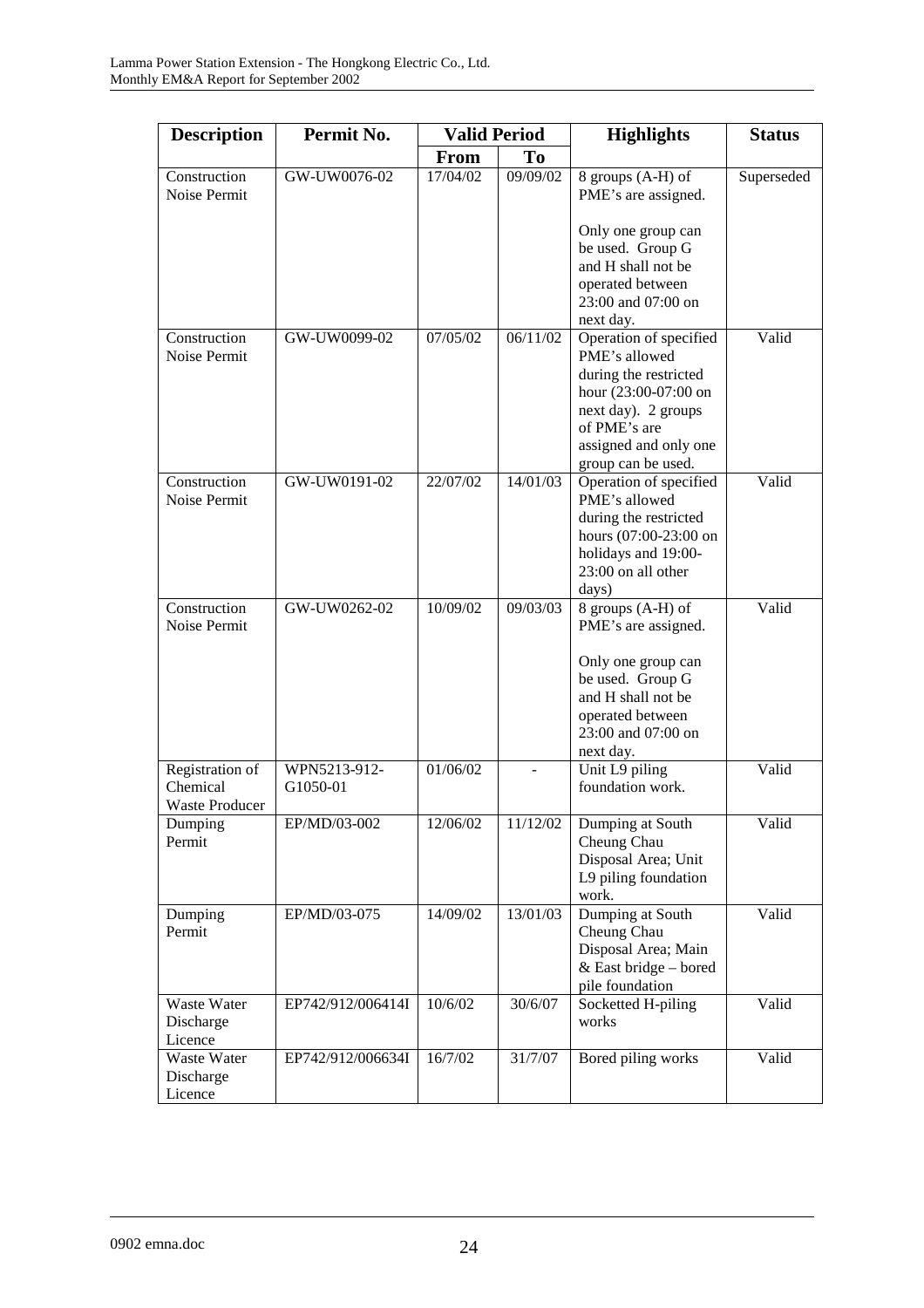#### **5.5 Implementation Status of Environmental Mitigation Measures**

Mitigation measures detailed in the permits and the EM&A Manual (Construction Phase) are required to be implemented. An updated summary of the Environmental Mitigation Implementation Schedule (EMIS) is presented in Appendix J.

#### **5.6 Implementation Status of Event/Action Plans**

The Event/Action Plans for air quality, noise and water quality extracted from the EM&A Manual (Construction Phase) and the review report on marine water quality monitoring are presented in Appendix H.

The exceedances were caused by the construction contractor who used the loudspeaker in the tug boat for communication. Contractors have been reminded again to prohibit the use of any loudspeaker within the site during the restricted hours. With the implementation of the remedial measures, it is believed that the possible noise problems arising from the use of loudspeaker could be alleviated. EPD, IEC and the construction contractor have been informed of the exceedances accordingly as per the requirements in the EM&A Manual.

#### **5.7 Implementation Status of Environmental Complaint Handling Procedures**

In September 2002, no complaint against the construction activities was received.

Table 5.4 Environmental Complaints / Enquiries Received in September 2002

| Case Reference /<br>Date, Time<br>Received /<br>Date, Time | Descriptions / Actions Taken | Conclusion /<br><b>Status</b> |
|------------------------------------------------------------|------------------------------|-------------------------------|
| Concerned                                                  |                              |                               |
| <b>Nil</b>                                                 | N/A                          | N/A                           |

|  |  | Table 5.5 Outstanding Environmental Complaints / Enquiries Received Before |
|--|--|----------------------------------------------------------------------------|
|  |  |                                                                            |

| Case Reference /<br>Date, Time<br>Received /<br>Date, Time<br>Concerned | Descriptions / Actions Taken | Conclusion /<br><b>Status</b> |
|-------------------------------------------------------------------------|------------------------------|-------------------------------|
| <b>Nil</b>                                                              | N/A                          | N/A                           |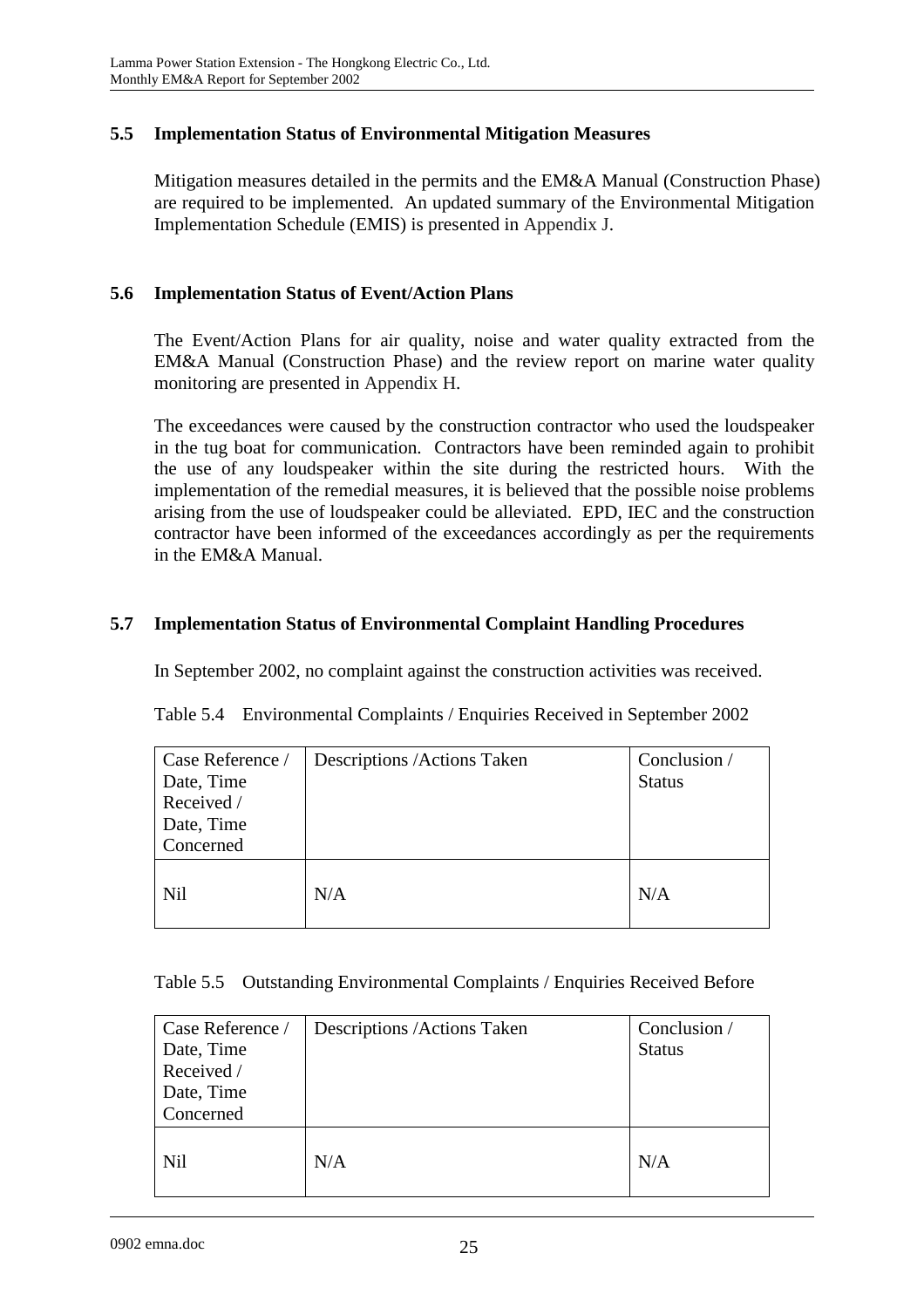### **6. FUTURE KEY ISSUES**

### **6.1 Status of Natural Gas supply**

Based on current project schedule, HEC anticipates there is no delay in the supply of natural gas.

### **6.2 Key Issues for the Coming Month**

Key issues to be considered in the coming month include:

### Site Formation

#### *Noise Impact*

- To continue monitoring the noise level during construction and to ensure compliance with the CNP's already obtained.
- To continue the preventive measures for noise exceedance and keep monitoring/ reviewing the performance.

#### *Water Impact*

• To provide de-silting utilities for wastewater before discharge from the piling works.

HEC shall continue to exercise good site practice to ensure acceptable seawater quality. Every effort will be made to eliminate impact on seawater.

### Transmission System

### *Terrestrial Ecology Impact*

- To closely monitor the construction activities, if any, in order to avoid disturbance to the rare plants;
- To provide temporary fire fighting equipment for prevention of fire within the work sites.

### Unit L9 Piling Foundation

#### *Noise Impact*

- To continue monitoring the noise level during construction and to ensure compliance with the CNPs already obtained.
- To continue the preventive measures for noise exceedance and keep monitoring/ reviewing the performance.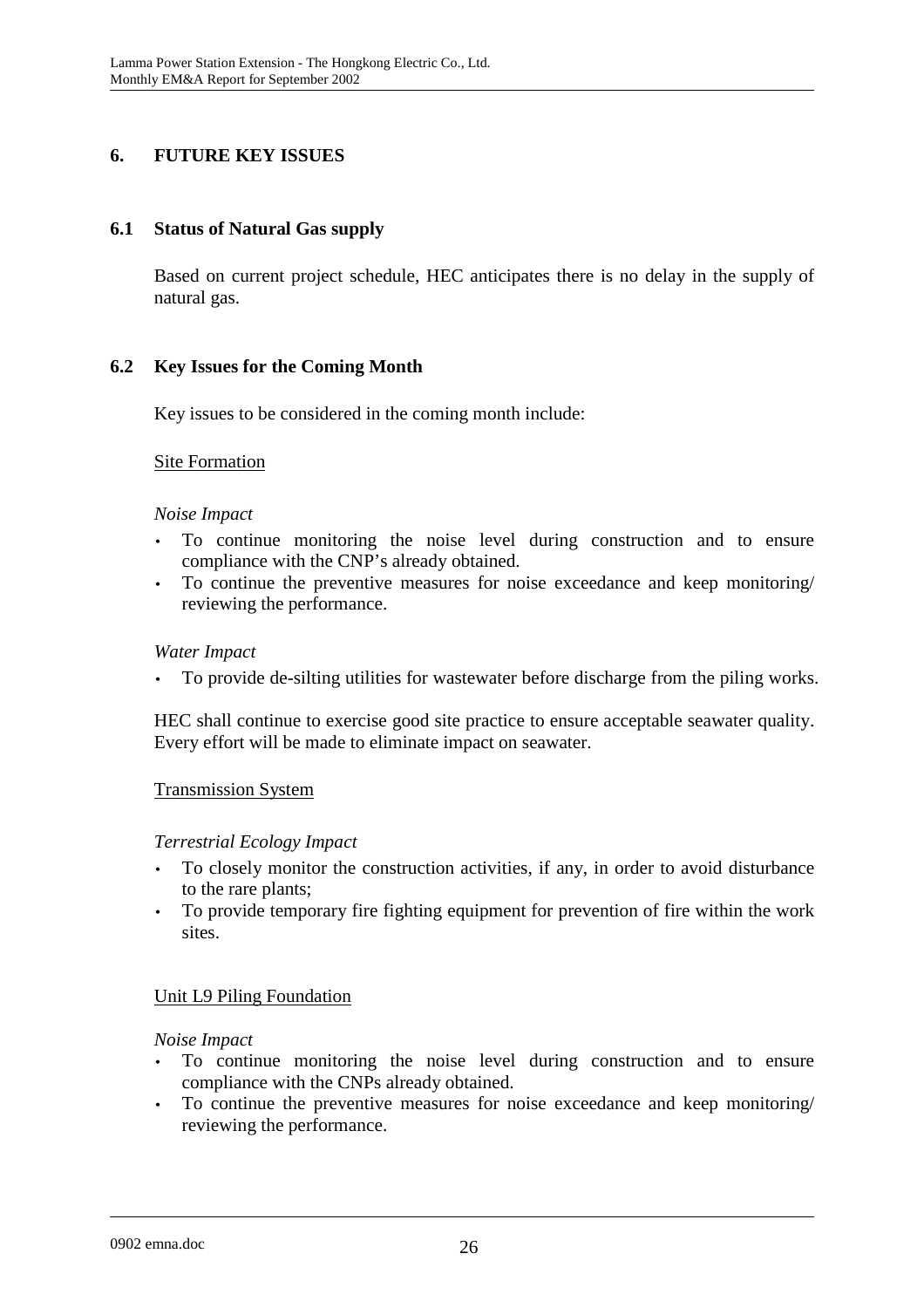### *Air Impact*

- To spray water on the ground and road surface to prevent dust emission.
- To continue monitoring and reviewing the emission of smoke from construction machines.

### Water Impact

• To recycle wastewater during the bored piling and interface coring works.

#### *Waste Management*

• To implement the Waste Management Plan.

### **6.3 Monitoring Schedules for the Next 3 Months**

According to the EIA Report (Volume 2, Part F Section 5.1.1 Page 17), marine water quality monitoring has been carried out during the dredging operations. As water quality impact is further minimized after the closure of the seawall on 30/7/2002, impact monitoring work is no longer required and therefore has been terminated on 31 July 2002. The removal of silt curtains was completed on 21 August 2002. Post project monitoring work was started in August 2002 in the same manner as impact monitoring work and was completed on 19/9/2002.

The hoarding works for the construction of transmission system at Pak Kok Tsui were completed on 11/5/2002. The civil works would tentatively commence in November 2002. As there was no construction work during the period from 12/5/2002 to end September 2002, the manual noise monitoring at Pak Kok Tsui was suspended in September 2002. The tentative environmental monitoring schedules for the next 3 months are shown in Appendix C.

### **6.4 Construction Program for the Next 3 Months**

The tentative construction program for the next 3 months is shown in Appendix K.